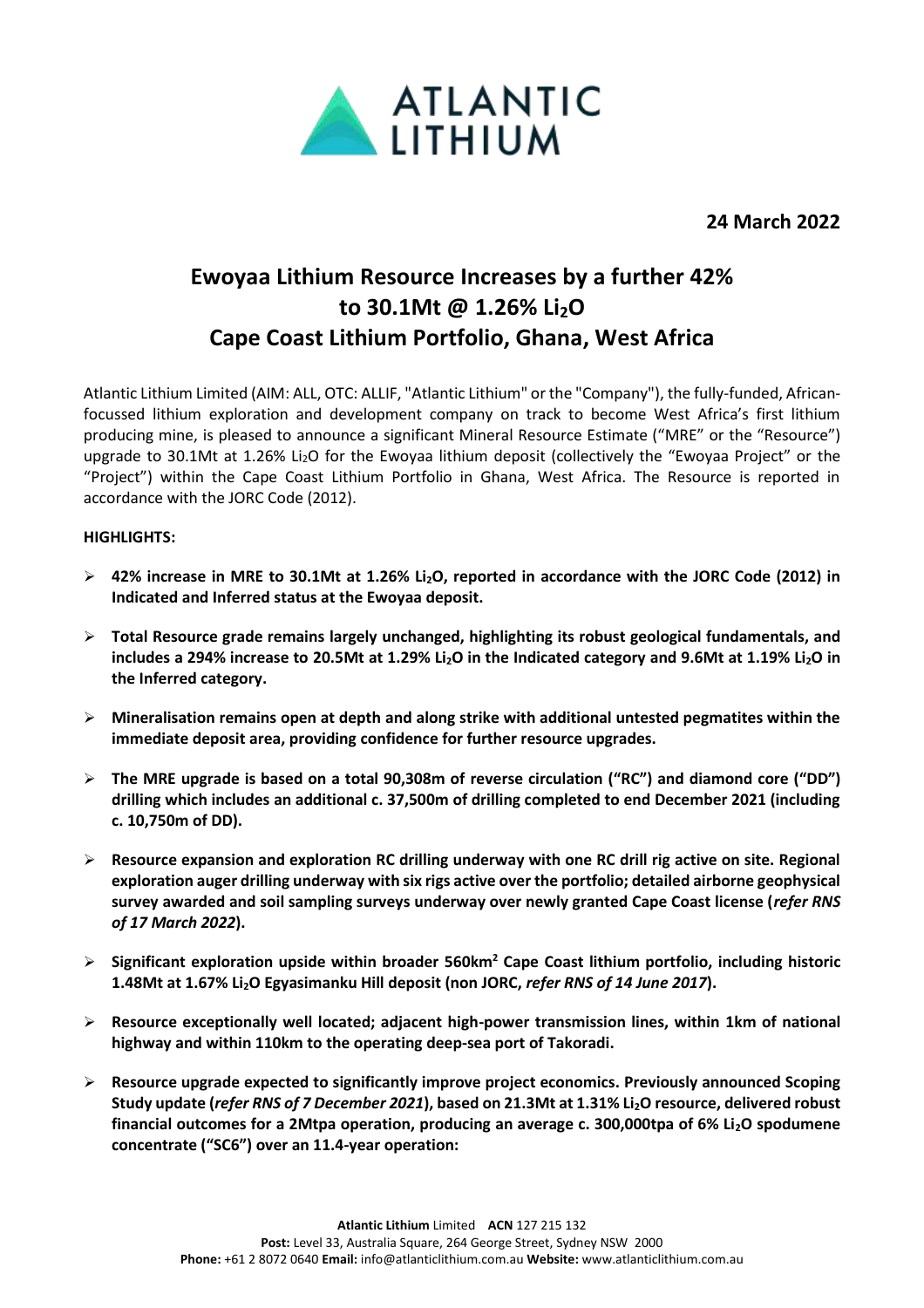

- o **Life of Mine ("LOM") revenues exceeding US\$3.43bn, Post-tax NPV<sup>8</sup> of US\$789m, IRR of 194% over 11.4 years**
- o **US\$70m capital cost with industry-leading payback period of <1 year**
- o **C1 cash operating costs of US\$249 per tonne of 6% lithium spodumene concentrate Free on Board ("FOB") Ghana Port, after by-product credits**
- o **Pre-tax NPV<sup>8</sup> of US\$1.23bn and EBITDA of US\$2.02bn for LOM**
- o **Average EBITDA of US\$178m per annum**
- ➢ **Significant potential for further Resource upgrades to extend the planned LOM; Project metrics substantially improve with a LOM of 15 years and beyond.**

Commenting on the Company's latest progress, Lennard Kolff, Interim Chief Executive Officer of Atlantic Lithium, said:

*"We are delighted to have increased the Ewoyaa Resource by a further 42% to 30.1Mt at 1.26% Li2O and will continue to grow this robust project with ongoing drilling programs. Our goal was to increase the Resource to support a >12-year mine life and to convert >80% of the previous resource from Inferred to Indicated status. We have comfortably achieved both goals, demonstrating the robust geological fundamentals of the Project.*

*"With the commencement of additional resource, and exploration drilling along strike and at depth, we are confident of further resource upgrades.*

*"In conjunction with the ongoing drilling, mining studies in support of the Pre-Feasibility Study are well advanced.*

*"Due to the coarse nature of the spodumene dominant mineralisation, metallurgical test-work to date has consistently delivered high-purity, low contaminants >6% Li2O spodumene concentrate utilising dense medium gravity separation, boding well for low capital, operating and carbon intensities.* 

*"The Resource is exceptionally well located, being only 1km from the sealed national highway and 110km from the operating deep-sea port of Takoradi with adjacent grid power; it is challenging to find other lithium pegmatite projects better located.*

*"Delivery of the upgraded 30.14Mt at 1.26% Li2O Mineral Resource Estimate including 20.5Mt at 1.29% Li2O in the Indicated category, is an important de-risking milestone for this industry standout project. With Ewoyaa being fully funded to production through our agreement with Piedmont Lithium, this upgrade highlights the exceptional potential of the project and the value that it brings to the Company."*

## *Mineral Resource Estimate Upgrade*

An upgraded MRE of 30.1Mt at 1.26% Li<sub>2</sub>O was completed for the Ewoyaa deposit and surrounding pegmatites; collectively termed the "Ewoyaa Project". The Mineral Resource is reported in accordance with the JORC Code (2012). The MRE includes a total of 20.5Mt at 1.29% Li2O in the Indicated category and 9.6Mt at 1.19% Li2O in the Inferred category (*refer Table 1*).

The independent MRE for Ewoyaa was completed by Ashmore Advisory Pty Ltd ("Ashmore") of Perth, Western Australia, with results tabulated in the Statement of Mineral Resources in *Table 1*. The Statement of Mineral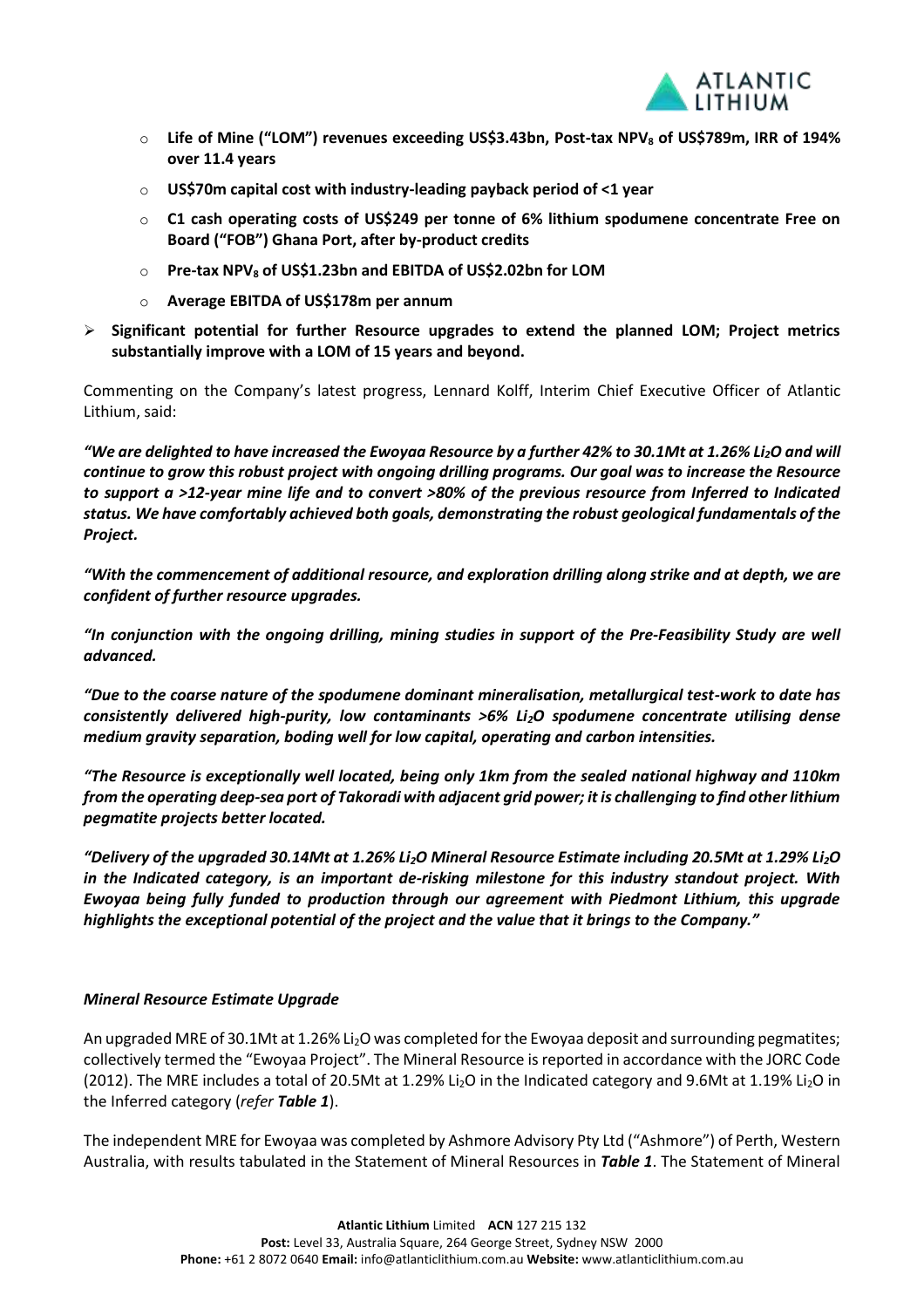

Resources is reported in line with requirements of the JORC Code (2012) and is therefore suitable for public reporting.

High-level Whittle optimisation was completed by Mining Focus Consultants Pty Ltd of Perth, Western Australia and demonstrates reasonable prospects for eventual economic extraction.

|                  |                | Indicated         |               |
|------------------|----------------|-------------------|---------------|
| <b>Deposit</b>   | <b>Tonnage</b> | Li <sub>2</sub> O | Cont. Lithium |
|                  | Mt             | %                 | kt            |
| Abonko           | 1.1            | 1.30              | 14            |
| Anokyi           | 2.2            | 1.46              | 33            |
| <b>Bypass</b>    | 0.0            | 0.00              | 0             |
| Ewoyaa           | 10.0           | 1.23              | 123           |
| Ewoyaa Northeast | 2.5            | 1.42              | 36            |
| Grasscutter      | 3.3            | 1.19              | 39            |
| Kaampakrom       | 0.4            | 1.43              | 5             |
| Okwesi           | 0.6            | 1.48              | 9             |
| Sill             | 0.4            | 1.34              | 5             |
| <b>Total</b>     | 20.5           | 1.29              | 265           |

*Table 1: Ewoyaa Mineral Resource Estimate (0.5% Li2O Cut-off, above -190mRL)*

|                  |                | <b>Inferred</b>   |               |
|------------------|----------------|-------------------|---------------|
| <b>Deposit</b>   | <b>Tonnage</b> | Li <sub>2</sub> O | Cont. Lithium |
|                  | Mt             | %                 | kt            |
| Abonko           | 0.7            | 1.18              | 8             |
| Anokyi           | 1.1            | 1.29              | 14            |
| <b>Bypass</b>    | 0.2            | 1.15              | 3             |
| Ewoyaa           | 4.2            | 1.09              | 46            |
| Ewoyaa Northeast | 0.9            | 1.19              | 10            |
| Grasscutter      | 1.5            | 1.28              | 19            |
| Kaampakrom       | 0.6            | 1.31              | 8             |
| Okwesi           | 0.3            | 1.34              | 4             |
| Sill             | 0.1            | 1.57              | $\mathbf{1}$  |
| <b>Total</b>     | 9.6            | 1.19              | 114           |

|                  | <b>Total Mineral Resource</b> |                   |               |  |
|------------------|-------------------------------|-------------------|---------------|--|
| <b>Deposit</b>   | <b>Tonnage</b>                | Li <sub>2</sub> O | Cont. Lithium |  |
|                  | Mt                            | %                 | kt            |  |
| Abonko           | 1.8                           | 1.25              | 22            |  |
| Anokyi           | 3.4                           | 1.40              | 47            |  |
| <b>Bypass</b>    | 0.2                           | 1.15              | 3             |  |
| Ewoyaa           | 14.2                          | 1.19              | 169           |  |
| Ewoyaa Northeast | 3.4                           | 1.36              | 46            |  |
| Grasscutter      | 4.8                           | 1.22              | 58            |  |
| Kaampakrom       | 0.9                           | 1.35              | 13            |  |
| Okwesi           | 0.9                           | 1.43              | 13            |  |
| Sill             | 0.5                           | 1.38              | 6             |  |
| <b>Total</b>     | 30.1                          | 1.26              | 379           |  |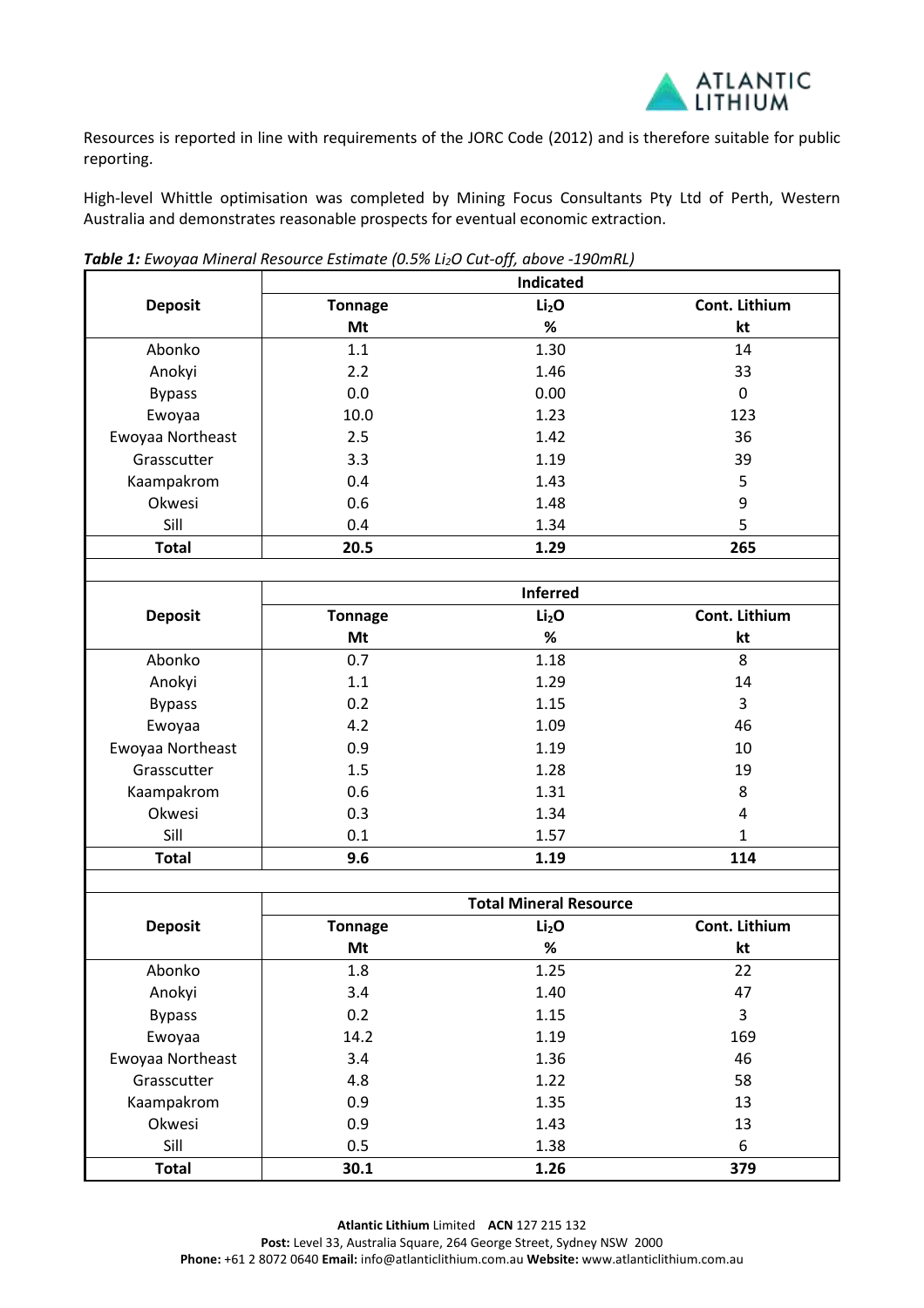

*Competent Persons Note:*

*The Mineral Resource Estimate has been compiled under the supervision of Mr. Shaun Searle who is a director of Ashmore Advisory Pty Ltd and a Registered Member of the Australian Institute of Geoscientists. Mr. Searle has sufficient experience that is relevant to the style of mineralisation and type of deposit under consideration and to the activity that he has undertaken to qualify as a Competent Person as defined in the JORC Code.* 

*All Mineral Resources figures reported in the table above represent current estimates. Mineral Resource estimates are not precise calculations, being dependent on the interpretation of limited information on the location, shape and continuity of the occurrence and on the available sampling results. The totals contained in the above table have been rounded to reflect the relative uncertainty of the estimate. Rounding may cause some computational discrepancies.* 

*Mineral Resources are reported in accordance with the Australasian Code for Reporting of Exploration Results, Mineral Resources and Ore Reserves (The Joint Ore Reserves Committee Code – JORC 2012 Edition).*

There are four main geometallurgical domains at Ewoyaa; coarse-grained type P1 and finer-grained type P2 pegmatites and their weathered equivalents. Their estimated relative abundances, metallurgical recoveries and concentrate grades are shown in *Table 2*.

|                    |                |                   | Weathered     |                 |                    |
|--------------------|----------------|-------------------|---------------|-----------------|--------------------|
| <b>Geomet Type</b> | <b>Tonnage</b> | Li <sub>2</sub> O | Cont. Lithium | <b>Recovery</b> | <b>Conc. Grade</b> |
|                    | Mt             | %                 | kt            | %               | $Li2O$ (%)         |
| <b>P1</b>          | 1.7            | 1.13              | 20            | 75              | 6.0                |
| P <sub>2</sub>     | 0.3            | 1.05              | 3             | 61              | 6.0                |
| <b>Total</b>       | 2.0            | 1.12              | 22            |                 |                    |
|                    |                |                   |               |                 |                    |
|                    |                |                   | Primary       |                 |                    |
| <b>Geomet Type</b> | <b>Tonnage</b> | Li <sub>2</sub> O | Cont. Lithium | <b>Recovery</b> | Conc. Grade        |
|                    | Mt             | %                 | kt            | %               | $Li2O$ (%)         |
| <b>P1</b>          | 23.5           | 1.30              | 305           | 76              | 6.0                |
| P <sub>2</sub>     | 4.7            | 1.11              | 52            | 47              | 5.5                |
| <b>Total</b>       | 28.1           | 1.27              | 356           |                 |                    |

*Table 2: Material types, recoveries and concentrate grades*

*Competent Persons Note: as per Table 1 above and metallurgical sign off in Competent Persons section at end of document.*

To show the tonnage and grade distribution throughout the entire deposit, a bench breakdown has been prepared using a 10m bench height which is shown in *Error! Reference source not found.* and grade-tonnage curve for the classified resource in *Figure 2*.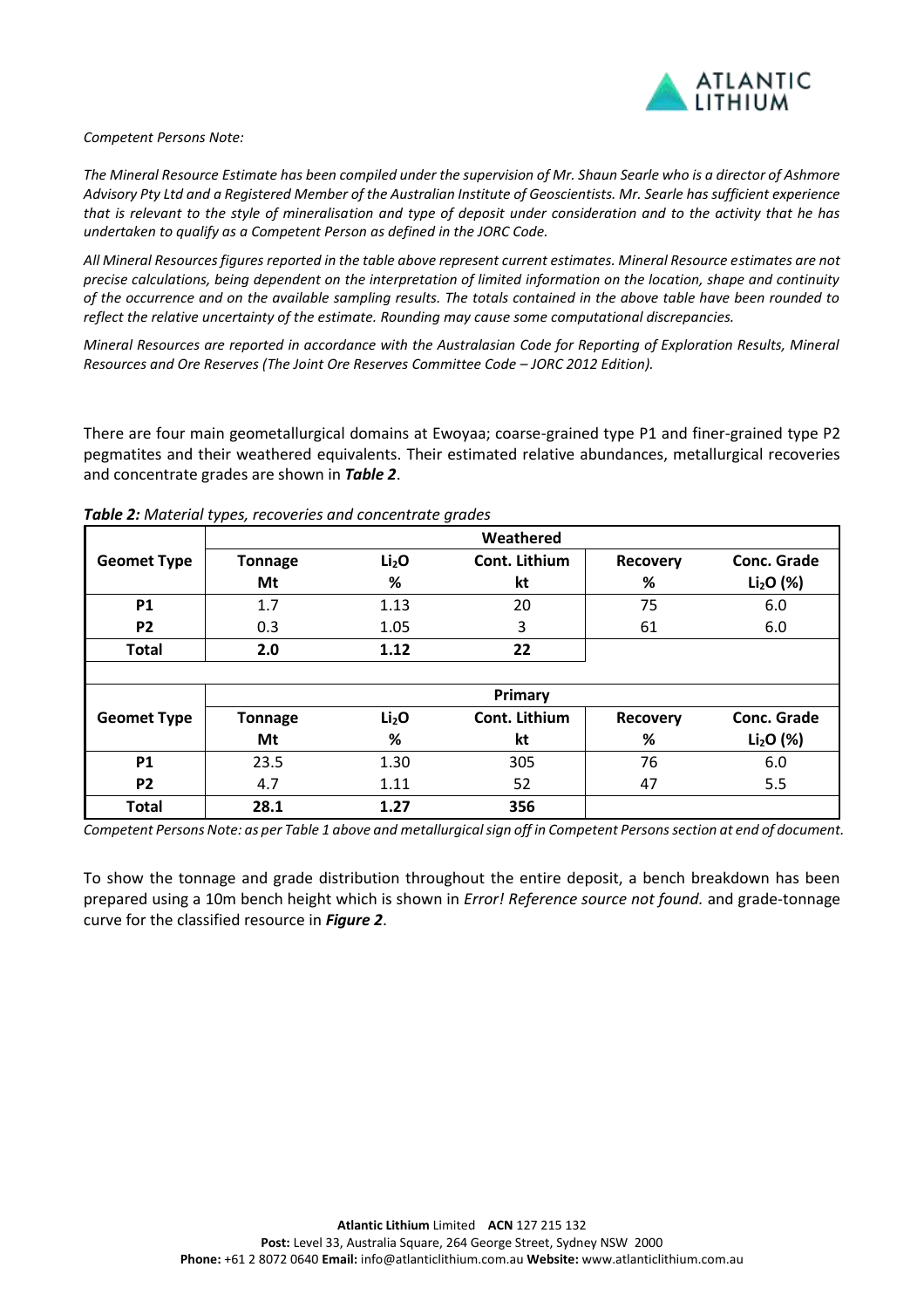



*Figure 1: Ewoyaa Tonnage and Grade – 10m Bench Elevation*



*Figure 2: Ewoyaa Lithium Project Grade Tonnage curve for classified pegmatite resource*

A plan view of the deposit areas is shown in *Figure 3* with a long section shown in *Figure 4* and cross-section within the Ewoyaa Main indicated category zone shown in *Figure 5*.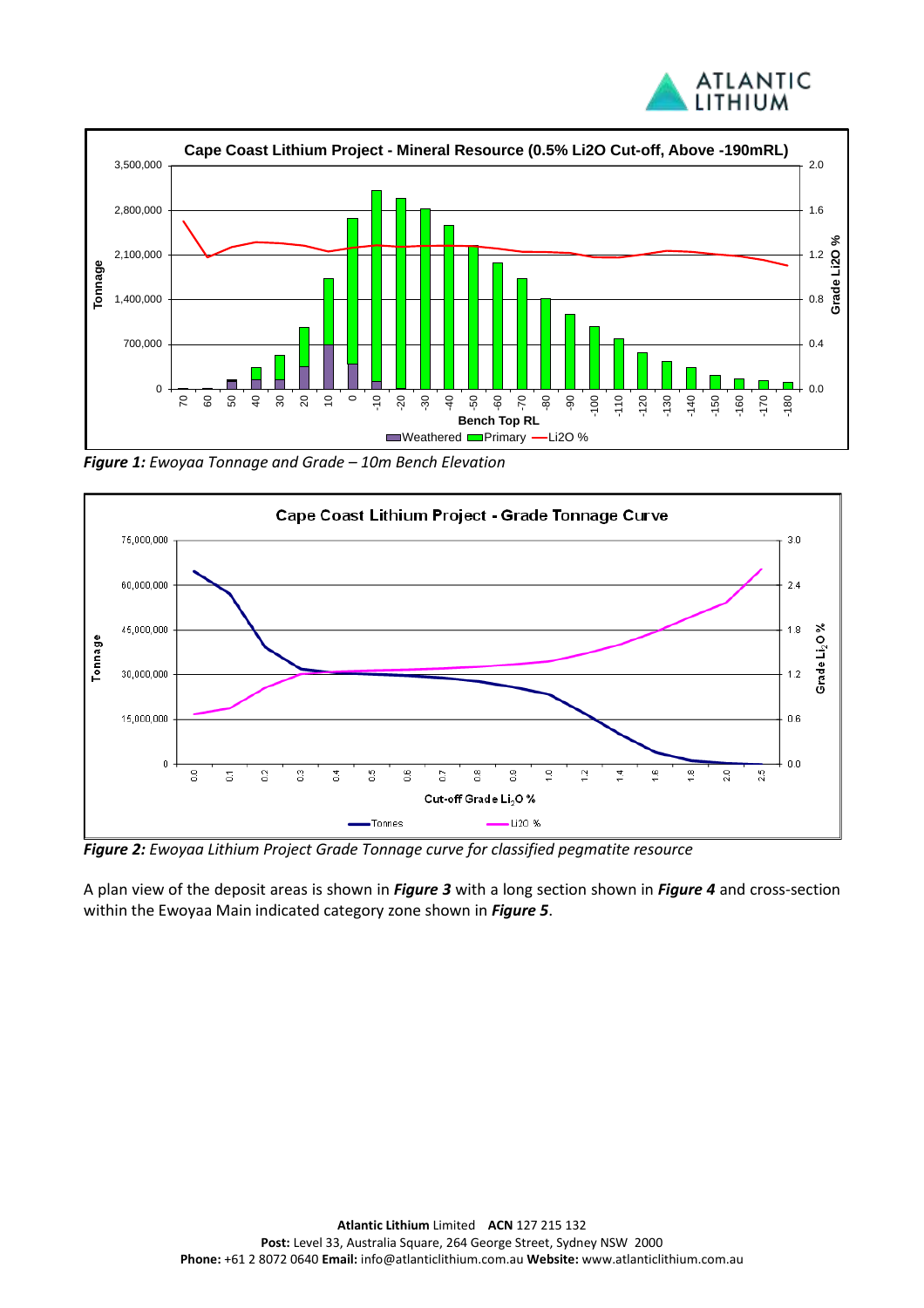



*Figure 3: Plan View of Ewoyaa Resource wireframes and drilling with prospect names* 



*Figure 4: Long Section Z-Z' of Ewoyaa wireframes and drilling (View towards 300°; solid colours = Resource wireframes, wireframe edges = pegmatite wireframes)*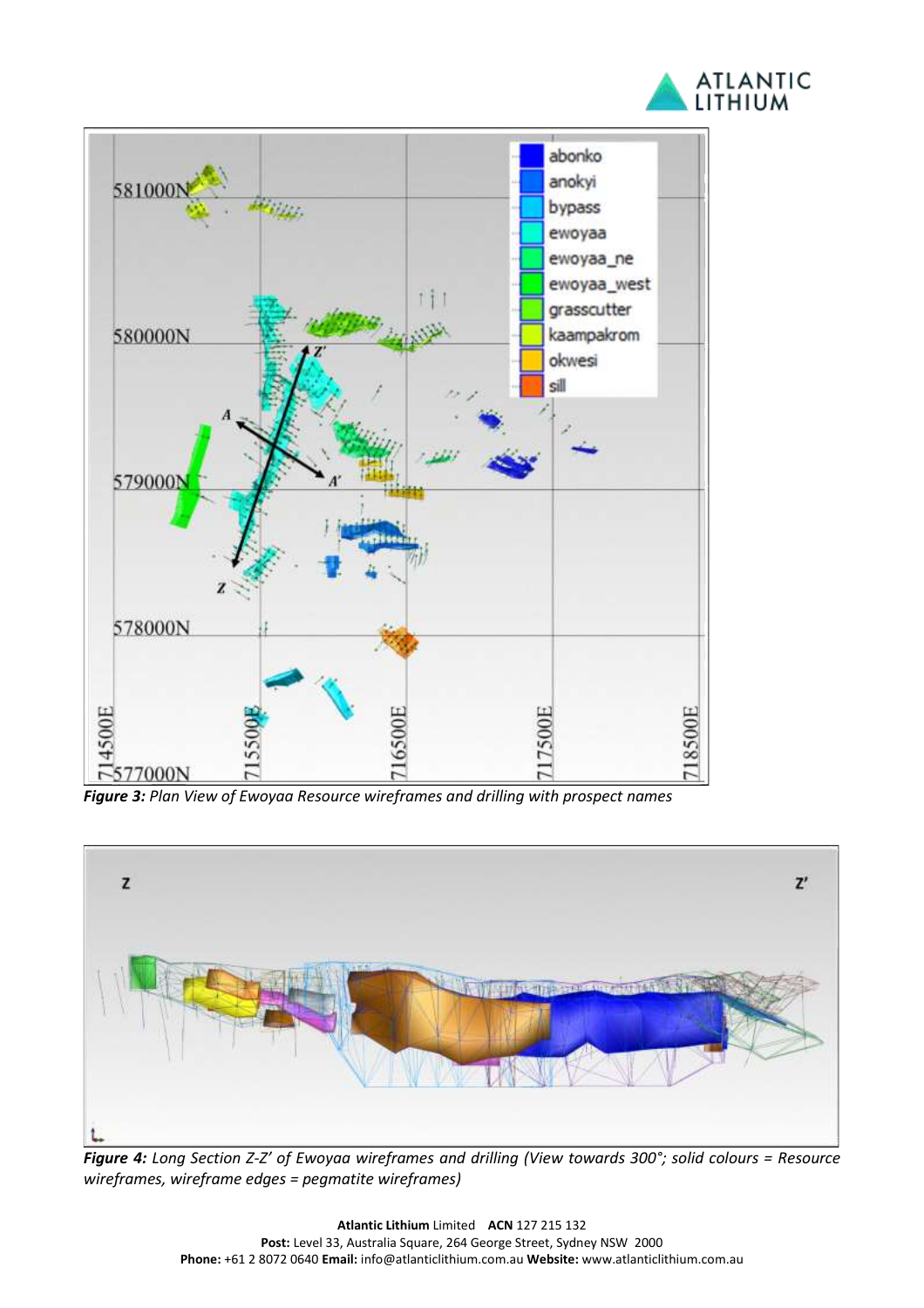



*Figure 5: Cross Section A-A' of Ewoyaa wireframes and drilling*

The current MRE is based on a 0.5% reporting cut-off grade (constrained to above the -190mRL), within a 0.4% Li<sub>2</sub>O wireframed pegmatite body. However, when assessing all pegmatite volumes (with no cut-offs applied), there is significant scope to increase the resource tonnage. *Table 3* below shows the overall resource tonnage and grade for the deposit, inclusive of all pegmatite material. For example, the resource can be reported at a significantly larger tonnage by reducing the cut-off grade to 0.2% Li<sub>2</sub>O, giving an increased resource of 39.3Mt at 1.02% Li<sub>2</sub>O. Conversely, the resource can be reported at a higher grade using a 0.8% Li<sub>2</sub>O cut-off for a resource of 27.8Mt at  $1.31\%$  Li<sub>2</sub>O.

Further studies will assess the potential benefits of increased production by reducing the cut-off grade or higher feed grade on overall project economics, consistent with market price predictions and price trends realised by existing producers.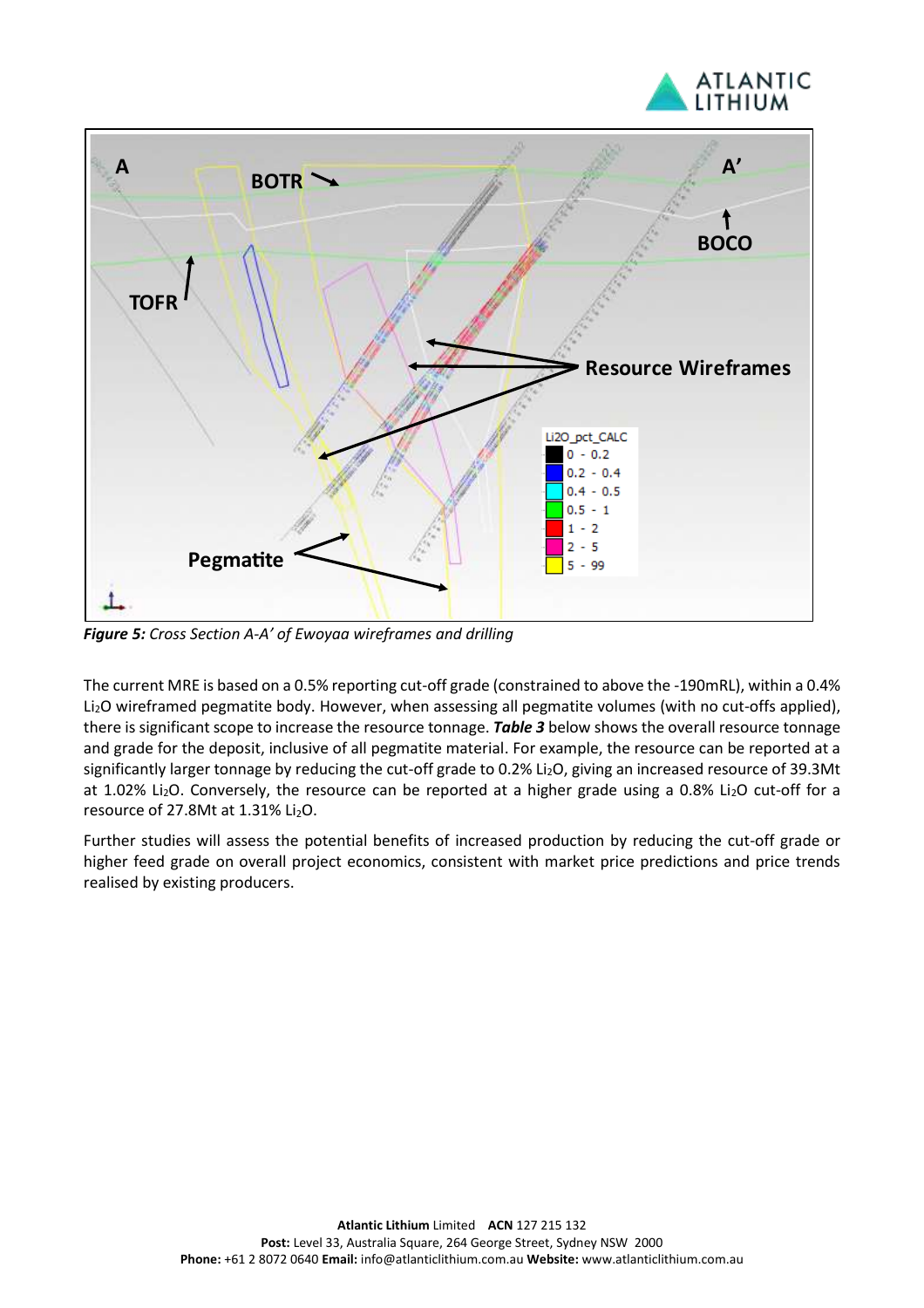

*Table 3: Overall resource tonnage and grade for the deposit, inclusive all pegmatite material*

|                       | March 2022 Milleral Resource Estimate |                             |                  |                                 |            |                            |                  |
|-----------------------|---------------------------------------|-----------------------------|------------------|---------------------------------|------------|----------------------------|------------------|
| Grade                 |                                       | <b>Incremental Resource</b> |                  | Cut-off                         |            | <b>Cumulative Resource</b> |                  |
| Range                 | Tonnage                               | Li <sub>2</sub> O           | <b>Contained</b> | Grade                           | Tonnage    | Li <sub>2</sub> O          | <b>Contained</b> |
| Li <sub>2</sub> O     |                                       | %                           | Lithium (t)      | Li <sub>2</sub> O <sub>96</sub> |            | %                          | Lithium (t)      |
| $0.0 -> 0.1$          | 7,446,350                             | 0.07                        | 5,184            | 0.0                             | 64,605,565 | 0.67                       | 434,222          |
| $0.1 - 0.2$           | 17,908,813                            | 0.15                        | 26,747           | 0.1                             | 57,159,215 | 0.75                       | 429,038          |
| $0.2 - 0.3$           | 7,364,052                             | 0.23                        | 17,298           | 0.2                             | 39,250,402 | 1.02                       | 402,291          |
| $0.3 - 0.4$           | 1,279,176                             | 0.33                        | 4,279            | 0.3                             | 31,886,350 | 1.21                       | 384,993          |
| $0.4 - 0.5$           | 478,296                               | 0.44                        | 2,125            | 0.4                             | 30,607,174 | 1.24                       | 380,713          |
| $0.5 - 0.6$           | 428,403                               | 0.55                        | 2,365            | 0.5                             | 30,128,878 | 1.26                       | 378,588          |
| $0.6 \rightarrow 0.7$ | 725,514                               | 0.65                        | 4,733            | 0.6                             | 29,700,475 | 1.27                       | 376,223          |
| $0.7 - 0.8$           | 1,224,132                             | 0.76                        | 9,269            | 0.7                             | 28,974,961 | 1.28                       | 371,490          |
| $0.8 - 0.9$           | 1,905,476                             | 0.85                        | 16,246           | 0.8                             | 27,750,829 | 1.31                       | 362,222          |
| $0.9 - 1.0$           | 2,436,447                             | 0.95                        | 23,188           | 0.9                             | 25,845,353 | 1.34                       | 345,976          |
| $1.0 - 1.2$           | 6,300,950                             | 1.10                        | 69,448           | 1.0                             | 23,408,906 | 1.38                       | 322,788          |
| $1.2 \div 1.4$        | 7,019,979                             | 1.30                        | 91,415           | 1.2                             | 17,107,956 | 1.48                       | 253,340          |
| $1.4 - 1.6$           | 6,023,434                             | 1.49                        | 89,813           | 1.4                             | 10,087,977 | 1.61                       | 161,925          |
| $1.6 - 1.8$           | 2,782,920                             | 1.68                        | 46,791           | 1.6                             | 4,064,543  | 1.77                       | 72,112           |
| $1.8 - 2.0$           | 861,370                               | 1.88                        | 16,215           | 1.8                             | 1,281,623  | 1.98                       | 25,321           |
| $2.0 \rightarrow 2.5$ | 410,403                               | 2.16                        | 8,848            | 2.0                             | 420,253    | 2.17                       | 9,106            |
| $2.5 \rightarrow 3.0$ | 9,850                                 | 2.62                        | 258              | 2.5                             | 9,850      | 2.62                       | 258              |
| <b>Total</b>          | 64,605,565                            | 0.67                        | 434,222          |                                 |            |                            |                  |

# **Cape Coast Lithium Project - Peg and Min 0.4% Wireframes, Above -190mRL March 2022 Mineral Resource Estimate**

# *Geology and Geological Interpretation*

The Ewoyaa Project area lies within the Birimian Supergroup, a Proterozoic volcano-sedimentary basin located in Western Ghana. The Project area is underlain by three forms of metamorphosed schist; mica schist, staurolite schist and garnet schist. Several granitoids intrude the basin metasediments as small plugs. These granitoids range in composition from intermediate granodiorite (often medium-grained) to felsic leucogranites (coarse to pegmatoidal grain size), sometimes in close association with pegmatite veins and bodies.

Pegmatite intrusions generally occur as sub-vertical dykes with two dominant trends: either east-southeast (Abonko, Anokyi, Ewoyaa Northeast, Grasscutter, Kaampakrom and Okwesi) dipping sub-vertically northeast; or north-northeast (Ewoyaa Main) dipping sub-vertically to moderately to the east. Pegmatite thickness varies across the Project, with thinner mineralised units intersected at Abonko and Kaampakrom between 4 and 12m; and thicker units intersected at Ewoyaa Main between 30 and 60m, and up to 100m at surface.

## *Drill Methods*

The database contains data for the auger, RC and DD drilling conducted by the Company since 2018. The drilling was completed by the Company in five phases commencing in April 2018. All the drilling was undertaken by GeoDrill (Ghana), using both RC and DD rigs.

Drilling at the deposit extends to a vertical depth of approximately 319m and the mineralisation was modelled from surface to a depth of approximately 330m below surface. The estimate is based on good quality RC and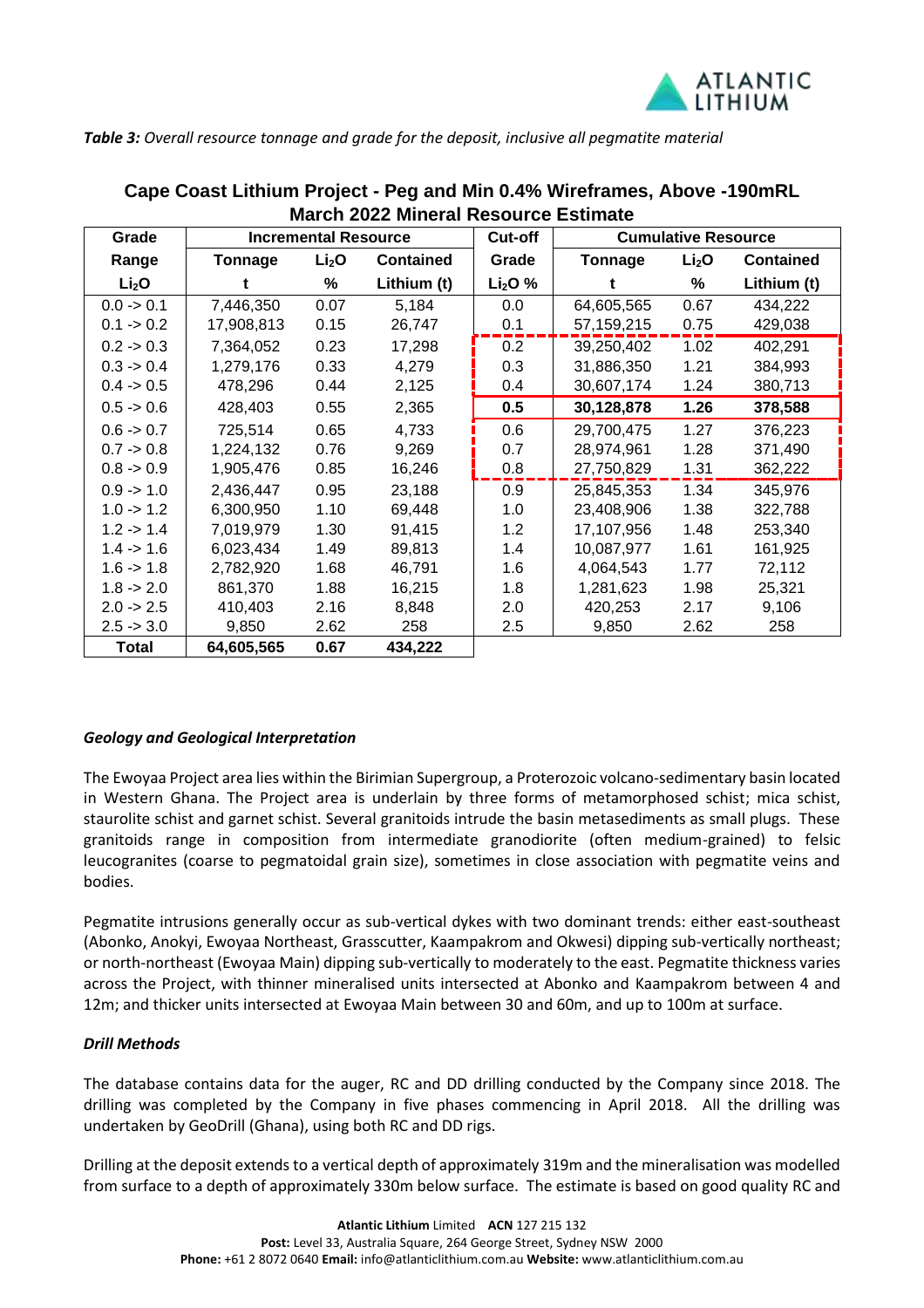

DD drilling data. Drill hole spacing is predominantly 40m by 40m in the well-drilled portions of the Project and up to 80m by 80m to 100m by 100m across the breadth of the known mineralisation.

The RC drilling used a combination of 5.25' and 5.75' face sampling hammers. The DD used PQ and HQ (85mm and 63.5mm) diameter core barrels. The DD holes were completed from surface or as tails with PQ to maximise recovery in weathered zones, with reversion to HQ once ground conditions improved within fresh material.

In 2018, Phase 1 RC holes were completed on a nominal 100m by 50m grid pattern, targeting the Ewoyaa Main mineralised system. Phases 2 to 5 reduced the wide spacing to 80m by 40m and down to 40m by 40m in the well-drilled portions of the Project. Eleven DD twins of RC holes were completed.

During Phase 1 and 2, RC drilling bulk samples and splits were collected at the rig for every metre interval drilled, the splits being undertaken using a riffle splitter. During Phase 3, Phase 4 and Phase 5, RC samples were split with a rig mounted cone spitter, which took duplicate samples for quality control purposes.

DD was cut with a core saw and selected half core samples totalling 427.1kg was dispatched to Nagrom Laboratory in Australia for preliminary metallurgical test work.

Selected core intervals were cut to quarter core with a saw at one-metre intervals or to geological contacts; and since December 2018, were sent to Intertek Laboratory in Tarkwa, Ghana for sample preparation. Prior to that, samples were sent to SGS Laboratory in Tarkwa for sample preparation.

All Phase 1 samples were submitted to SGS Tarkwa for preparation (PRP100) and subsequently forwarded to SGS Johannesburg and later SGS Vancouver for analysis (ICP90A).

PRP100 - Samples <3kg are dried in trays, crush to 100% passing 2mm, split using a rotary splitter to 5kg and pulverised in a LM2 to a nominal 85% passing 75µm. Approximately 100g sub-sample is taken for assay. All the preparation equipment is flushed with barren material prior to the commencement of the job. Coarse reject material was kept in the original bag.

Since December 2018, samples have been submitted to Intertek Tarkwa (SP02/SP12) for sample preparation. Samples were weighed, dried and crushed to -2mm in a Boyd crusher with an 800-1,200g rotary split, producing a nominal 1,500g split crushed sample, which was subsequently pulverised in a LM2 ring mill. Samples were pulverised to a nominal 85% passing 75µm. All the preparation equipment was flushed with barren material prior to the commencement of the job. Coarse reject material was kept in the original bag. Lab sizing analysis was undertaken on a nominal 1:25 basis. Final pulverised samples (20g) were airfreighted to Intertek in Perth, Australia for assaying.

## *Sample Analysis Method*

Since December 2018, samples were sent to Intertek Laboratory in Perth for analysis (FP6/MS/OES). FP6/MS/OES is an analysis for lithium and a suite of 21 other elements. Detection limits for lithium range between 5ppm and 20,000ppm. The sodium peroxide fusion (in nickel crucibles) is completed with hydrochloric acid to dissolve the sub-sample and is considered a total dissolution. Analysis is conducted by Inductively Coupled Plasma Mass Spectrometry ("ICP-MS").

Prior to December 2018, Phase 1 samples were submitted to SGS Johannesburg and later SGS Vancouver for analysis (ICP90A). ICP90 is a 28-element combination  $Na<sub>2</sub>O<sub>2</sub>$  fusion with ICP-OES. ICP-MS was added to some submissions for additional trace element characterisation purposes.

## *Mineral Resource Classification Criteria*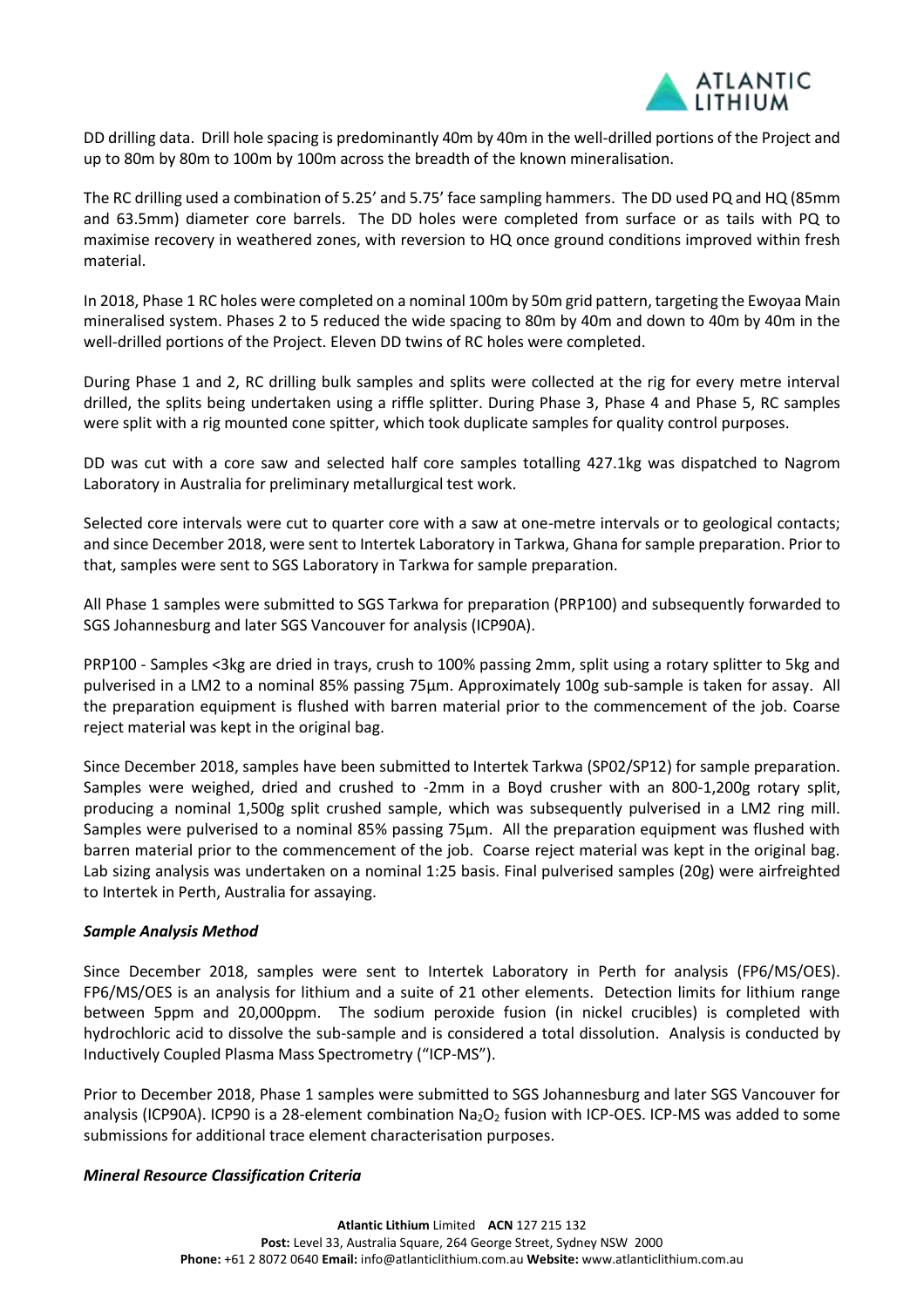

The Ewoyaa lithium deposits show good continuity of the main mineralised units which allowed the drill hole intersections to be modelled into coherent, geologically robust domains. Consistency is evident in the thickness of the structure, and the distribution of grade appears to be reasonable along and across strike.

The Ewoyaa Mineral Resource was classified as Indicated and Inferred Mineral Resource based on data quality, sample spacing, and lode continuity. The Indicated Mineral Resource was defined within areas of close spaced RC and DD drilling of less than 40m by 40m, and where the continuity and predictability of the lode positions was good. In addition, Indicated Mineral Resource was confined to the fresh rock. The Inferred Mineral Resource was assigned to transitional material, areas where drill hole spacing was greater than 40m by 40m, where small, isolated pods of mineralisation occur outside the main mineralised zones, and to geologically complex zones.

# *Estimation Methodology*

A Surpac block model was created to encompass the extents of the known mineralisation. The block model was rotated on a bearing of 30°, with block dimensions of 10m NS by 10m EW by 5m vertical with sub-cells of 2.5m by 2.5m by 1.25m. The block size was selected based on results of Kriging Neighbourhood Analysis ("KNA") and also in consideration of two predominant mineralisation orientations of 30° and 100 to 120°.

The parent block size was selected based on KNA, while dimensions in other directions were selected to provide sufficient resolution to the block model in the across-strike and down-dip direction.

Bulk densities ranging between 1.7t/m<sup>3</sup> and 2.78t/m<sup>3</sup> were assigned in the block model dependent on lithology, mineralisation and weathering. These densities were applied based on 9,725 bulk density measurements conducted by the Company on 65 DD holes and 35 RC holes with diamond tails conducted across the breadth of the Project. The measurements were separated using weathering surfaces, geology and mineralisation solids, with averages assigned in the block model.

# *Cut-off Grade*

The Statement of Mineral Resources has been constrained by the mineralisation solids and reported above a cut-off grade of 0.5% Li<sub>2</sub>O. The reporting cut-off grade is supported by a high-level Whittle optimisation.

# *Mining and Metallurgical Methods and Parameters*

The Statement of Mineral Resources has been constrained by the mineralisation solids, reported above the - 190mRL and a cut-off grade of 0.5% Li2O. Whittle optimisations demonstrate reasonable prospects for eventual economic extraction above the -190mRL. Preliminary metallurgical test work indicates four main geometallurgical domains; weathered and fresh coarse-grained spodumene-bearing pegmatite (P1) and weathered and fresh medium-grained spodumene-bearing pegmatite (P2). From test work completed to date at a 6.3mm crush, the P1 material produces a 6 to 6.6% Li<sub>2</sub>O concentrate at approximately 70 to 85% recovery (average 75% recovery), whilst P2 material produces 5.5 to 6% Li2O concentrate at approximately 35 to 65% recovery (average 47% recovery). Further geological, geotechnical, engineering and metallurgical studies are recommended to further define the lithium mineralisation and marketable products.

JORC Table 1, Section 1 (Sampling Techniques and Data) *and Section 2* (Reporting of Exploration Results) are included in *Appendix 1*.

**JORC Table 1**, *Section 3* (Estimation and Reporting of Mineral Resources) is included in *Appendix 2*.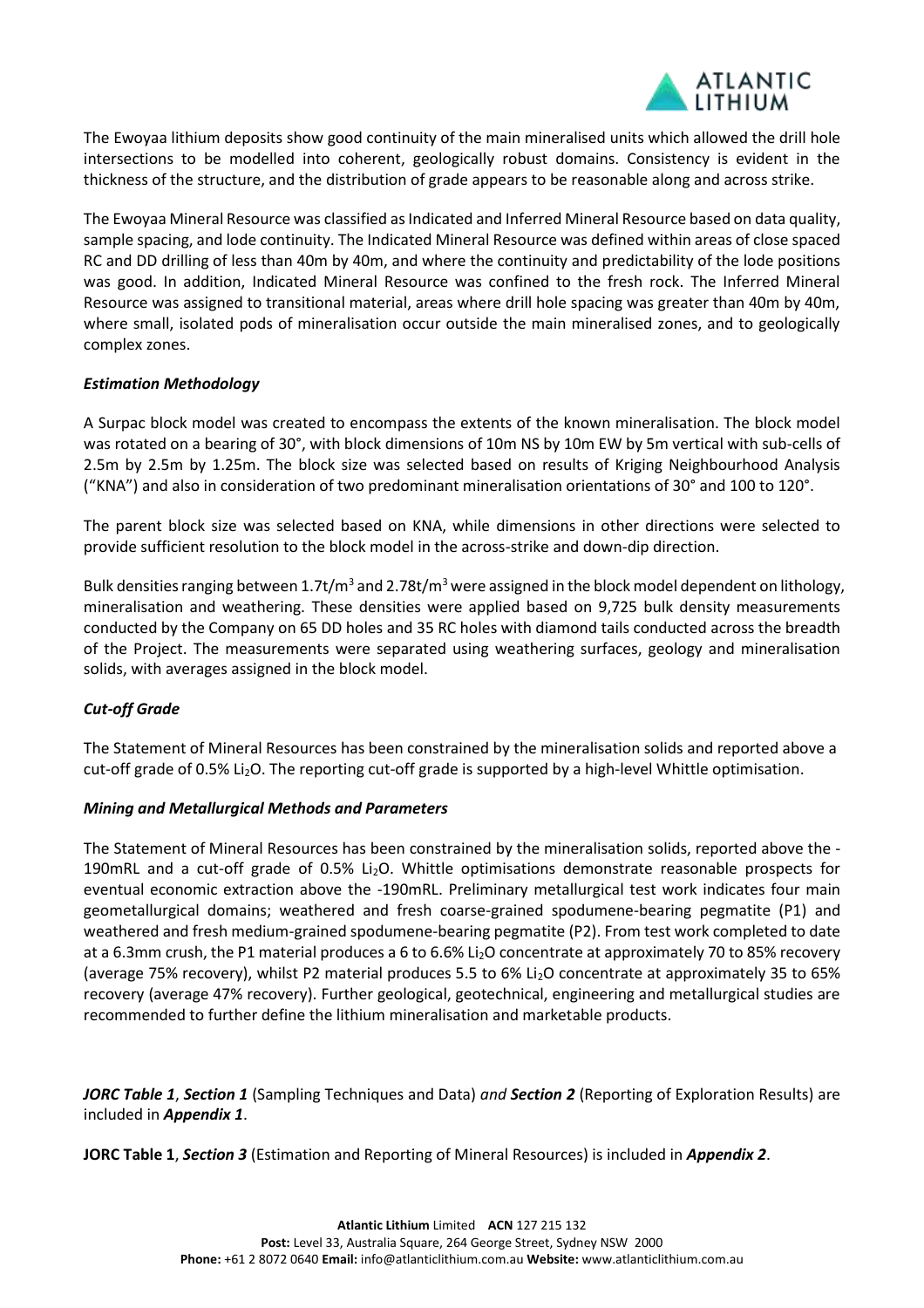

## **Competent Persons**

Information in this report relating to the exploration results is based on data reviewed by Mr Lennard Kolff (MEcon. Geol., BSc. Hons ARSM), Chief Geologist of the Company. Mr Kolff is a Member of the Australian Institute of Geoscientists who has in excess of 20 years' experience in mineral exploration and is a Qualified Person under the AIM Rules. Mr Kolff consents to the inclusion of the information in the form and context in which it appears.

Information in this report relating to Mineral Resources was compiled by Shaun Searle, a Member of the Australian Institute of Geoscientists. Mr Searle has sufficient experience that is relevant to the style of mineralisation and type of deposit under consideration and to the activity being undertaken to qualify as a Competent Person as defined in the 2012 Edition of the 'Australasian Code for Reporting of Exploration Results, Mineral Resources and Ore Reserves'. Mr Searle is a director of Ashmore. Ashmore and the Competent Person are independent of the Company and other than being paid fees for services in compiling this report, neither has any financial interest (direct or contingent) in the Company.

Information in this report relating to metallurgical results is based on data reviewed by Mr Noel O'Brien, Director of Trinol Pty Ltd. Mr O'Brien is a Fellow of the Australasian Institute of Mining and Metallurgy (AusIMM) and has sufficient experience which is relevant to the style of mineralisation and type of deposit under consideration and to the activity which he is undertaking to qualify as a Competent Person as defined in the December 2012 edition of the "Australasian Code for Reporting of Exploration Results, Mineral Resources and Ore Reserves" (JORC Code). Mr O'Brien consents to the inclusion in the report of the matters based upon the information in the form and context in which it appears.

This announcement contains inside information for the purposes of Article 7 of the Market Abuse Regulation (EU) 596/2014 as it forms part of UK domestic law by virtue of the European Union (Withdrawal) Act 2018 ("MAR"), and is disclosed in accordance with the Company's obligations under Article 17 of MAR.

For any further information, please contact:

#### **Atlantic Lithium Limited**

Neil Herbert (Chairperson) Amanda Harsas (Finance Director and Company Secretary) [www.atlanticlithium.com.au](http://www.atlanticlithium.com.au/) [atlantic@yellowjerseypr.com](mailto:atlantic@yellowjerseypr.com)

# **SP Angel Corporate Finance LLP**

Nominated Adviser Jeff Keating Charlie Bouverat

#### **Canaccord Genuity Limited**

Joint Company Broker Raj Khatri James Asensio Harry Rees

Tel: +61 2 8072 0640

Tel: +44 (0)20 3470 0470

Tel: +44 (0) 20 7523 4500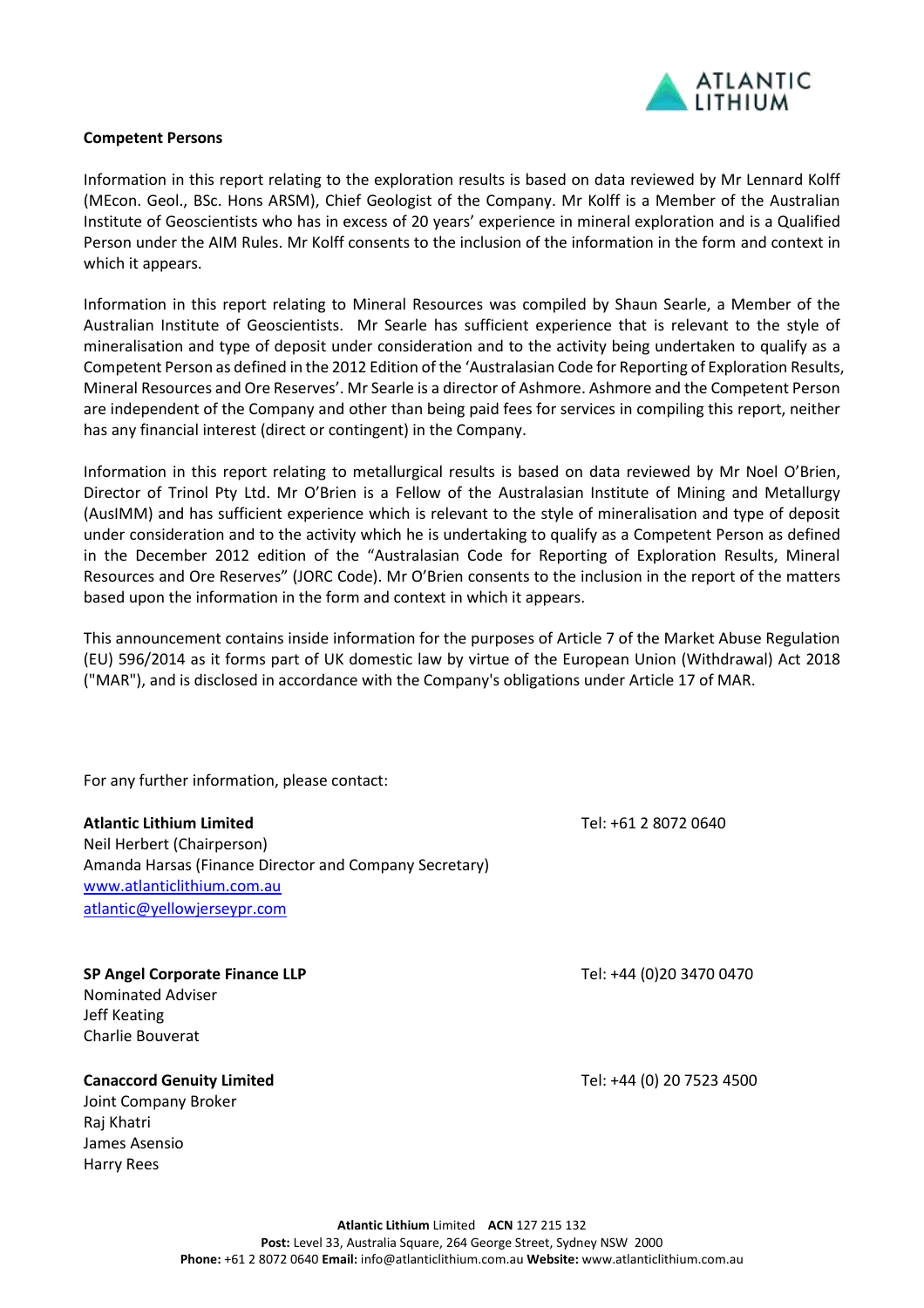

Tel: +44 (0) 20 3100 2000

**Liberum Capital Limited** Joint Company Broker Scott Matheson Edward Thomas Kane Collings

**SI Capital Limited** Joint Company Broker Nick Emerson Jon Levinson

Tel: +44 (0) 1483 413 500 Tel: +44 (0) 207 871 4038

Tel: +44 (0)20 3004 9512

**Yellow Jersey PR Limited** Henry Wilkinson Dominic Barretto James Lingfield

## **Notes to Editors:**

## **About Atlantic Lithium**

**[www.atlanticlithium.com.au](http://www.atlanticlithium.com.au/)**

Atlantic Lithium (formerly "IronRidge Resources") is an AIM-listed lithium company advancing a portfolio of projects in Ghana and Côte d'Ivoire through to production.

The Company's flagship project, the Ewoyaa Project in Ghana, is a significant lithium pegmatite discovery on track to become West Africa's first lithium producing mine. The project is fully funded to production under an agreement with Piedmont Lithium for US\$102m and set to produce a premium lithium product. A robust update Scoping Study indicates Life of Mine revenues exceeding US\$3.4bn.

Atlantic Lithium holds a 560km<sup>2</sup> & 774km<sup>2</sup> tenure across Ghana and Côte d'Ivoire respectively, comprising significantly under-explored, highly prospective licenses.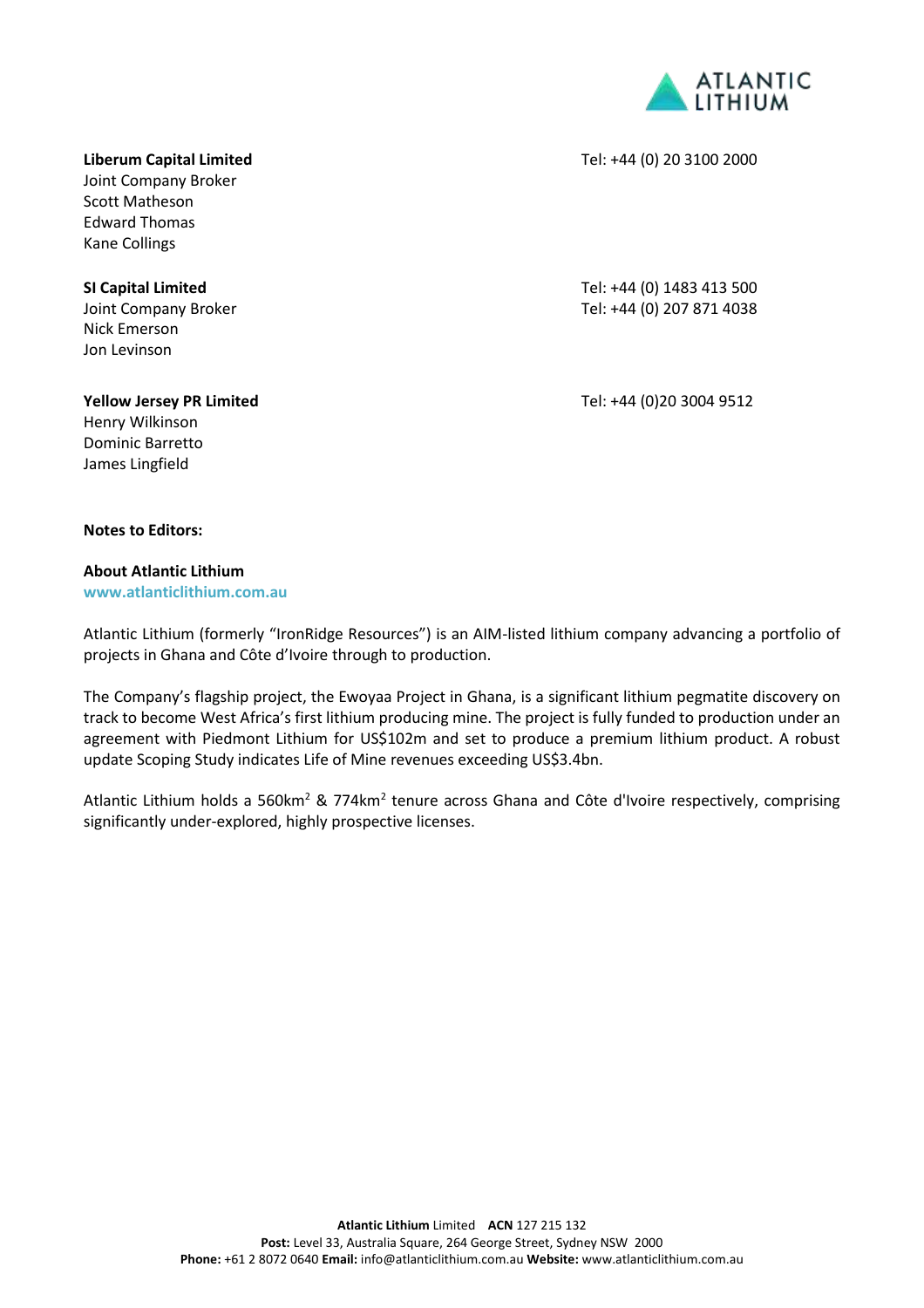

## **APPENDIX 1**

## **JORC Table 1, Section 1 Sampling Techniques and Data**

|                               | JORC Table 1, Section 1 Sampling Techniques and Data                                                                                                                                                                                                                                                                                                                                                                                                                                                                                                                                                                                                                                                                                                                                                                                                                                                                                                                                                                                                                                                                                                   |                                                                                                                                                                                                                                                                                                                                                                                                                                                                                                                                                                                                                                                                                                                                                                                                                                                                                                                                                                                                                                                                                                                                                                                                                                                                                                                                                                                                                                                                                                                                                                                                                                                                                                                                                                                                                                                                                                                                                                                                                                                                                 |
|-------------------------------|--------------------------------------------------------------------------------------------------------------------------------------------------------------------------------------------------------------------------------------------------------------------------------------------------------------------------------------------------------------------------------------------------------------------------------------------------------------------------------------------------------------------------------------------------------------------------------------------------------------------------------------------------------------------------------------------------------------------------------------------------------------------------------------------------------------------------------------------------------------------------------------------------------------------------------------------------------------------------------------------------------------------------------------------------------------------------------------------------------------------------------------------------------|---------------------------------------------------------------------------------------------------------------------------------------------------------------------------------------------------------------------------------------------------------------------------------------------------------------------------------------------------------------------------------------------------------------------------------------------------------------------------------------------------------------------------------------------------------------------------------------------------------------------------------------------------------------------------------------------------------------------------------------------------------------------------------------------------------------------------------------------------------------------------------------------------------------------------------------------------------------------------------------------------------------------------------------------------------------------------------------------------------------------------------------------------------------------------------------------------------------------------------------------------------------------------------------------------------------------------------------------------------------------------------------------------------------------------------------------------------------------------------------------------------------------------------------------------------------------------------------------------------------------------------------------------------------------------------------------------------------------------------------------------------------------------------------------------------------------------------------------------------------------------------------------------------------------------------------------------------------------------------------------------------------------------------------------------------------------------------|
| <b>Criteria</b>               | <b>JORC Code explanation</b>                                                                                                                                                                                                                                                                                                                                                                                                                                                                                                                                                                                                                                                                                                                                                                                                                                                                                                                                                                                                                                                                                                                           | <b>Commentary</b>                                                                                                                                                                                                                                                                                                                                                                                                                                                                                                                                                                                                                                                                                                                                                                                                                                                                                                                                                                                                                                                                                                                                                                                                                                                                                                                                                                                                                                                                                                                                                                                                                                                                                                                                                                                                                                                                                                                                                                                                                                                               |
| <b>Sampling</b><br>techniques | Nature and quality of sampling (eg cut<br>channels, random chips, or specific<br>specialised industry standard<br>measurement tools appropriate to the<br>minerals under investigation, such as down<br>hole gamma sondes, or handheld XRF<br>instruments, etc). These examples should<br>not be taken as limiting the broad meaning<br>of sampling.<br>Include reference to measures taken to<br>$\bullet$<br>ensure sample representivity and the<br>appropriate calibration of any<br>measurement tools or systems used.<br>Aspects of the determination of<br>$\bullet$<br>mineralisation that are Material to the<br>Public Report. In cases where 'industry<br>standard' work has been done this would<br>be relatively simple (eg 'reverse circulation<br>drilling was used to obtain 1 m samples<br>from which 3 kg was pulverised to produce<br>a 30 g charge for fire assay'). In other<br>cases more explanation may be required,<br>such as where there is coarse gold that<br>has inherent sampling problems. Unusual<br>commodities or mineralisation types (eg<br>submarine nodules) may warrant<br>disclosure of detailed information. | RC drill holes were routinely sampled at 1m<br>$\bullet$<br>intervals with a nominal 3-6kg sub-sample<br>split off for assay using a rig-mounted cone<br>splitter at 1m intervals.<br>DD holes were quarter core sampled at 1m<br>$\bullet$<br>intervals or to geological contacts for<br>geochemical analysis.<br>For assaying, splits from all prospective ore<br>$\bullet$<br>zones (i.e. logged pegmatites +/- interburden)<br>were sent for assay. Outside of these zones,<br>the splits were composited to 4m using a<br>portable riffle splitter.<br>Holes without pegmatite were not assayed.<br>$\bullet$<br>Approximately 5% of all samples submitted<br>$\bullet$<br>were standards and coarse blanks. Blanks<br>were typically inserted with the interpreted ore<br>zones after the drilling was completed.<br>Approximately 2.5% of samples submitted<br>$\bullet$<br>were duplicate samples collected after logging<br>using a riffle splitter and sent to an umpire<br>laboratory. This ensured zones of interest<br>were duplicated and not missed during<br>alternative routine splitting of the primary<br>sample.<br>Prior to the December 2018 - SGS Tarkwa<br>$\bullet$<br>was used for sample preparation (PRP100)<br>and subsequently forwarded to SGS<br>Johannesburg for analysis; and later SGS<br>Vancouver for analysis (ICP90A).<br>Post December 2018 to present - Intertek<br>$\bullet$<br>Tarkwa was used for sample preparation<br>(SP02/SP12) and subsequently forwarded to<br>Intertek Perth for analysis (FP6/MS/OES - 21<br>element combination Na <sub>2</sub> O <sub>2</sub> fusion with<br>combination OES/MS).<br>ALS Laboratory in Brisbane was used for the<br>٠<br>Company's initial due diligence work<br>programs and was selected as the umpire<br>laboratory since Phase 1. ALS conducts ME-<br>ICP89, with a Sodium Peroxide Fusion.<br>Detection limits for lithium are 0.01-10%.<br>"Sodium Peroxide fusion is considered a "total<br>assay technique for lithium. In addition, 22<br>additional elements assayed with Na2O2 |
|                               |                                                                                                                                                                                                                                                                                                                                                                                                                                                                                                                                                                                                                                                                                                                                                                                                                                                                                                                                                                                                                                                                                                                                                        | fusion, and combination MS/ICP analysis.                                                                                                                                                                                                                                                                                                                                                                                                                                                                                                                                                                                                                                                                                                                                                                                                                                                                                                                                                                                                                                                                                                                                                                                                                                                                                                                                                                                                                                                                                                                                                                                                                                                                                                                                                                                                                                                                                                                                                                                                                                        |
| <b>Drilling</b><br>techniques | Drill type (eg core, reverse circulation,<br>$\bullet$<br>open-hole hammer, rotary air blast, auger,<br>Bangka, sonic, etc) and details (eg core<br>diameter, triple or standard tube, depth of<br>diamond tails, face-sampling bit or other<br>type, whether core is oriented and if so, by<br>what method, etc).                                                                                                                                                                                                                                                                                                                                                                                                                                                                                                                                                                                                                                                                                                                                                                                                                                     | Five phases of drilling were undertaken at the<br>$\bullet$<br>Project using RC and DD techniques. All the<br>RC drilling used face sampling hammers.<br>Phase 1 and 2 programs used a 5.25 inch<br>$\bullet$<br>hammers while Phase 3 used a 5.75-inch<br>hammer. Phase 5 used 5.5 inch hammer for<br>RC and diamond pre-collar drilling.<br>All DD holes were completed using PQ and<br>$\bullet$<br>HQ core from surface (85mm and 63.5mm).<br>All DD holes were drilled in conjunction with a<br>$\bullet$<br>Reflex ACT II tool; to provide an accurate<br>determination of the bottom-of-hole<br>orientation.<br>All fresh core was orientated to allow for<br>$\bullet$<br>geological, structural and geotechnical logging<br>by a Company geologist.                                                                                                                                                                                                                                                                                                                                                                                                                                                                                                                                                                                                                                                                                                                                                                                                                                                                                                                                                                                                                                                                                                                                                                                                                                                                                                                    |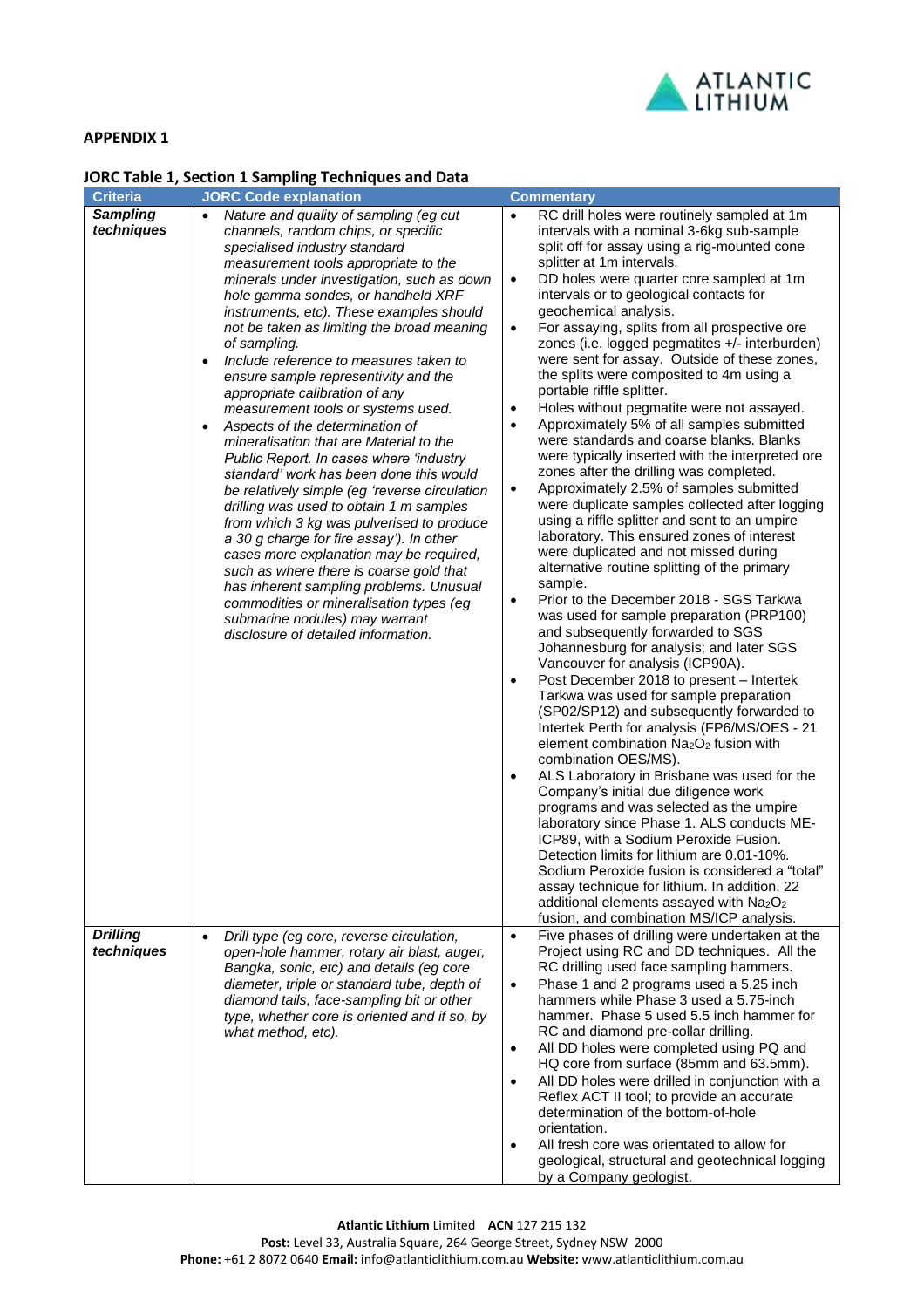

| <b>Criteria</b>                                         | <b>JORC Code explanation</b>                                                                                                                                                                                                                                                                                                                                                                                                                                                                                                                                                                                                                                                                                                                                   | <b>Commentary</b>                                                                                                                                                                                                                                                                                                                                                                                                                                                                                                                                                                                                                                                                                                                                                                                                                                                                                                                                                                                                                                                                                                                                                                                 |
|---------------------------------------------------------|----------------------------------------------------------------------------------------------------------------------------------------------------------------------------------------------------------------------------------------------------------------------------------------------------------------------------------------------------------------------------------------------------------------------------------------------------------------------------------------------------------------------------------------------------------------------------------------------------------------------------------------------------------------------------------------------------------------------------------------------------------------|---------------------------------------------------------------------------------------------------------------------------------------------------------------------------------------------------------------------------------------------------------------------------------------------------------------------------------------------------------------------------------------------------------------------------------------------------------------------------------------------------------------------------------------------------------------------------------------------------------------------------------------------------------------------------------------------------------------------------------------------------------------------------------------------------------------------------------------------------------------------------------------------------------------------------------------------------------------------------------------------------------------------------------------------------------------------------------------------------------------------------------------------------------------------------------------------------|
| <b>Drill sample</b><br>recovery                         | Method of recording and assessing core<br>and chip sample recoveries and results<br>assessed.<br>Measures taken to maximise sample<br>$\bullet$<br>recovery and ensure representative nature<br>of the samples.<br>Whether a relationship exists between<br>$\bullet$<br>sample recovery and grade and whether<br>sample bias may have occurred due to<br>preferential loss/gain of fine/coarse<br>material.                                                                                                                                                                                                                                                                                                                                                   | A semi-quantitative estimate of sample<br>$\bullet$<br>recovery was completed for the vast majority of<br>drilling. This involved weighing both the bulk<br>samples and splits and calculating theoretical<br>recoveries using assumed densities. Where<br>samples were not weighed, qualitative<br>descriptions of the sample size were recorded.<br>Some sample loss was recorded in the<br>collaring of the RC drill holes.<br>DD recoveries were measured and recorded.<br>$\bullet$<br>Recoveries in excess of 95.8% have been<br>achieved for the DD drilling program. Drill<br>sample recovery and quality is adequate for<br>the drilling technique employed.<br>The phase 2 DD twin program has identified a<br>$\bullet$<br>positive grade bias for lithium in the DD<br>compared to the RC results.                                                                                                                                                                                                                                                                                                                                                                                    |
| Logging                                                 | Whether core and chip samples have been<br>$\bullet$<br>geologically and geotechnically logged to a<br>level of detail to support appropriate<br>Mineral Resource estimation, mining<br>studies and metallurgical studies.<br>Whether logging is qualitative or<br>$\bullet$<br>quantitative in nature. Core (or costean,<br>channel, etc) photography.<br>The total length and percentage of the<br>$\bullet$<br>relevant intersections logged.                                                                                                                                                                                                                                                                                                               | All drill sample intervals were geologically<br>$\bullet$<br>logged by Company geologists.<br>Where appropriate, geological logging<br>$\bullet$<br>recorded the abundance of specific minerals,<br>rock types and weathering using a<br>standardised logging system that captured<br>preliminary metallurgical domains.<br>All logging is qualitative, except for the<br>$\bullet$<br>systematic collection of magnetic<br>susceptibility data which could be considered<br>semi quantitative.<br>Strip logs have been generated for each drill<br>$\bullet$<br>hole to cross-check geochemical data with<br>geological logging.<br>A small sample of washed RC drill material<br>$\bullet$<br>was retained in chip trays for future reference<br>and validation of geological logging, and<br>sample reject materials from the laboratory<br>are stored at the Company's field office.<br>All drill holes have been logged and reviewed<br>$\bullet$<br>by Company technical staff.<br>The logging is of sufficient detail to support<br>$\bullet$<br>the current reporting of a Mineral Resource.                                                                                              |
| Sub-sampling<br>techniques<br>and sample<br>preparation | If core, whether cut or sawn and whether<br>$\bullet$<br>quarter, half or all core taken.<br>If non-core, whether riffled, tube sampled,<br>rotary split, etc and whether sampled wet<br>or dry.<br>For all sample types, the nature, quality<br>$\bullet$<br>and appropriateness of the sample<br>preparation technique.<br>Quality control procedures adopted for all<br>$\bullet$<br>sub-sampling stages to maximise<br>representivity of samples.<br>Measures taken to ensure that the<br>$\bullet$<br>sampling is representative of the in situ<br>material collected, including for instance<br>results for field duplicate/second-half<br>sampling.<br>Whether sample sizes are appropriate to<br>٠<br>the grain size of the material being<br>sampled. | RC samples were cone split at the drill rig.<br>$\bullet$<br>For interpreted waste zones the 1 or 2m rig<br>splits were later composited using a riffle<br>splitter into 4m composite samples.<br>DD core was cut with a core saw and selected<br>$\bullet$<br>half core samples totalling 427.1kg dispatched<br>to Nagrom Laboratory in Perth for preliminary<br>metallurgical test work.<br>The other half of the core, including the<br>$\bullet$<br>bottom-of-hole orientation line, was retained<br>for geological reference.<br>The remaining DD core was quarter cored for<br>$\bullet$<br>geochemical analysis.<br>Since December 2018, samples were<br>$\bullet$<br>submitted to Intertek Tarkwa (SP02/SP12) for<br>sample preparation. Samples were weighed,<br>dried and crushed to -2mm in a Boyd crusher<br>with an 800-1,200g rotary split, producing a<br>nominal 1,500g split crushed sample; which<br>was subsequently pulverised in a LM2 ring<br>mill. Samples were pulverised to a nominal<br>85% passing 75pm. All the preparation<br>equipment was flushed with barren material<br>prior to the commencement of the job.<br>Coarse reject material was kept in the original |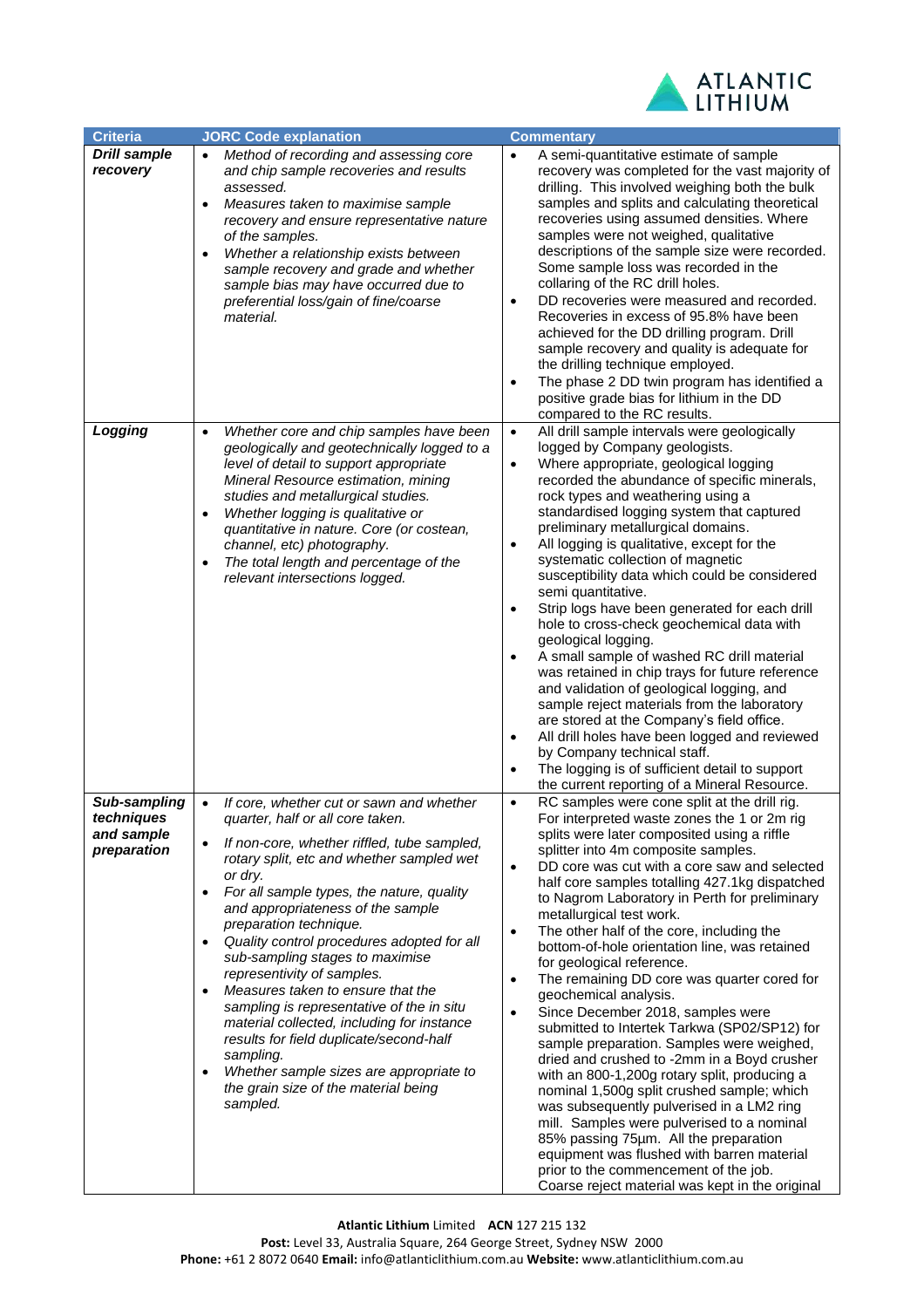

| <b>Criteria</b>                                               | <b>JORC Code explanation</b>                                                                                                                                                                                                                                                                                                                                                                                                                                                                                                                                                                                                                                                    | <b>Commentary</b>                                                                                                                                                                                                                                                                                                                                                                                                                                                                                                                                                                                                                                                                                                                                                                                                                                                                                                                                                                                                                                                                                                                                                                                                                                                                                                                                                                                                                                                                                                                            |
|---------------------------------------------------------------|---------------------------------------------------------------------------------------------------------------------------------------------------------------------------------------------------------------------------------------------------------------------------------------------------------------------------------------------------------------------------------------------------------------------------------------------------------------------------------------------------------------------------------------------------------------------------------------------------------------------------------------------------------------------------------|----------------------------------------------------------------------------------------------------------------------------------------------------------------------------------------------------------------------------------------------------------------------------------------------------------------------------------------------------------------------------------------------------------------------------------------------------------------------------------------------------------------------------------------------------------------------------------------------------------------------------------------------------------------------------------------------------------------------------------------------------------------------------------------------------------------------------------------------------------------------------------------------------------------------------------------------------------------------------------------------------------------------------------------------------------------------------------------------------------------------------------------------------------------------------------------------------------------------------------------------------------------------------------------------------------------------------------------------------------------------------------------------------------------------------------------------------------------------------------------------------------------------------------------------|
|                                                               |                                                                                                                                                                                                                                                                                                                                                                                                                                                                                                                                                                                                                                                                                 | bag. Lab sizing analysis was undertaken on a<br>nominal 1:25 basis. Final pulverised samples<br>(20g) were airfreighted to Intertek in Perth for<br>assaying.<br>The vast majority of samples were drilled dry.<br>$\bullet$<br>Moisture content was logged qualitatively. All<br>intersections of the water table were recorded<br>in the database.<br>Field sample duplicates were taken to<br>$\bullet$<br>evaluate whether samples were<br>representative and understand repeatability,<br>with good repeatability.<br>Sample sizes and laboratory preparation<br>$\bullet$<br>techniques were appropriate and industry<br>standard.                                                                                                                                                                                                                                                                                                                                                                                                                                                                                                                                                                                                                                                                                                                                                                                                                                                                                                     |
| <b>Quality of</b><br>assay data<br>and<br>laboratory<br>tests | The nature, quality and appropriateness of<br>$\bullet$<br>the assaying and laboratory procedures<br>used and whether the technique is<br>considered partial or total.<br>For geophysical tools, spectrometers,<br>$\bullet$<br>handheld XRF instruments, etc, the<br>parameters used in determining the<br>analysis including instrument make and<br>model, reading times, calibrations factors<br>applied and their derivation, etc.<br>Nature of quality control procedures<br>$\bullet$<br>adopted (eg standards, blanks, duplicates,<br>external laboratory checks) and whether<br>acceptable levels of accuracy (ie lack of<br>bias) and precision have been established. | Analysis for lithium and a suite of other<br>$\bullet$<br>elements for Phase 1 drilling was undertaken<br>at SGS Johannesburg / Vancouver by ICP-<br>OES after Sodium Peroxide Fusion. Detection<br>limits for lithium (10ppm - 100,000ppm).<br>Sodium Peroxide fusion is considered a "total"<br>assay technique for lithium.<br>Review of standards and blanks from the<br>$\bullet$<br>initial submission to Johannesburg identified<br>failures (multiple standards reporting outside<br>control limits). A decision was made to<br>resubmit this batch and all subsequent<br>batches to SGS Vancouver - a laboratory<br>considered to have more experience with this<br>method of analysis and sample type.<br>Results of analyses for field sample duplicates<br>$\bullet$<br>are consistent with the style of mineralisation<br>and considered to be representative. Internal<br>laboratory QAQC checks are reported by the<br>laboratory, including sizing analysis to monitor<br>preparation and internal laboratory QA/QC.<br>These were reviewed and retained in the<br>company drill hole database.<br>200 samples were sent to an umpire<br>laboratory (ALS) and/assayed using<br>equivalent techniques, with results<br>demonstrating good repeatability.<br>ALL's review of QAQC suggests the SGS<br>Vancouver and Intertek Perth laboratories<br>performed within acceptable limits.<br>No geophysical methods or hand-held XRF<br>$\bullet$<br>units have been used for determination of<br>grades in the Mineral Resource. |
| <b>Verification</b><br>of sampling<br>and assaying            | The verification of significant intersections<br>$\bullet$<br>by either independent or alternative<br>company personnel.<br>The use of twinned holes.<br>$\bullet$<br>Documentation of primary data, data entry<br>$\bullet$<br>procedures, data verification, data storage<br>(physical and electronic) protocols.<br>Discuss any adjustment to assay data.<br>$\bullet$                                                                                                                                                                                                                                                                                                       | Significant intersections were visually field<br>$\bullet$<br>verified by company geologists and Shaun<br>Searle of Ashmore during the 2019 site visit.<br>Drill hole data was compiled and digitally<br>$\bullet$<br>captured by Company geologists in the field.<br>Where hand-written information was recorded,<br>all hardcopy records were kept and archived<br>after digitising.<br>Phase 1 and 2 drilling programs were<br>captured on paper or locked excel templates<br>and migrated to an MS Access database and<br>then into Datashed (industry standard drill<br>hole database management software). Since<br>the Phase 3 drilling program data was<br>captured using LogChief which has inbuilt<br>data validation protocols. All analytical results<br>were transferred digitally and loaded into the                                                                                                                                                                                                                                                                                                                                                                                                                                                                                                                                                                                                                                                                                                                          |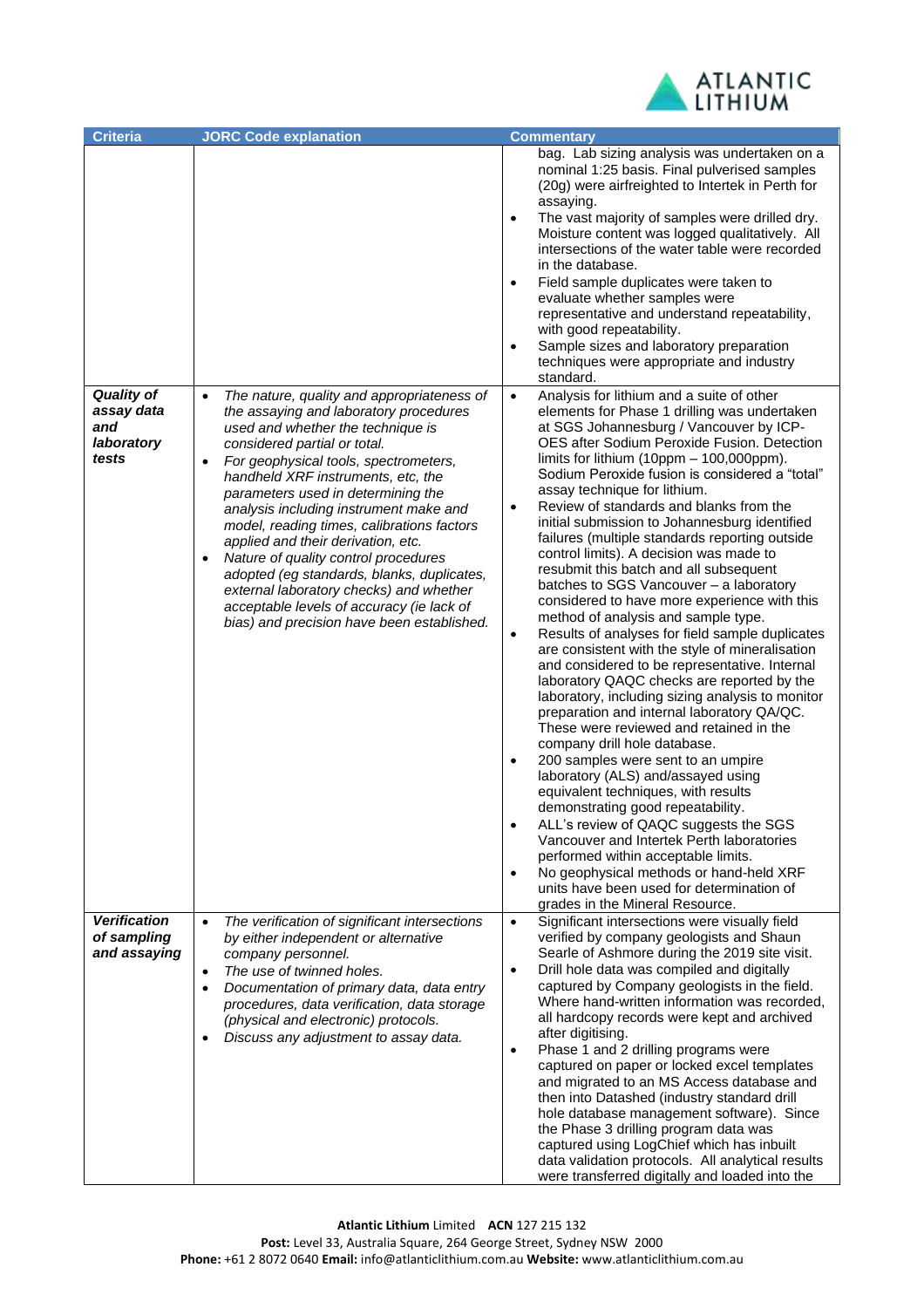

| <b>Criteria</b>                                              | <b>JORC Code explanation</b>                                                                                                                                                                                                                                                                                                                                                                                                           | <b>Commentary</b>                                                                                                                                                                                                                                                                                                                                                                                                                                                                                                                                                                                                                                                                                                                                                                                                                                                                                                                                                                                                                                                                                                                                                                                                                                                                                                                                                                                                                                                                                                                                                                                                    |
|--------------------------------------------------------------|----------------------------------------------------------------------------------------------------------------------------------------------------------------------------------------------------------------------------------------------------------------------------------------------------------------------------------------------------------------------------------------------------------------------------------------|----------------------------------------------------------------------------------------------------------------------------------------------------------------------------------------------------------------------------------------------------------------------------------------------------------------------------------------------------------------------------------------------------------------------------------------------------------------------------------------------------------------------------------------------------------------------------------------------------------------------------------------------------------------------------------------------------------------------------------------------------------------------------------------------------------------------------------------------------------------------------------------------------------------------------------------------------------------------------------------------------------------------------------------------------------------------------------------------------------------------------------------------------------------------------------------------------------------------------------------------------------------------------------------------------------------------------------------------------------------------------------------------------------------------------------------------------------------------------------------------------------------------------------------------------------------------------------------------------------------------|
| <b>Location of</b><br>data points                            | Accuracy and quality of surveys used to<br>$\bullet$<br>locate drill holes (collar and down-hole<br>surveys), trenches, mine workings and<br>other locations used in Mineral Resource<br>estimation.<br>Specification of the grid system used.<br>$\bullet$<br>Quality and adequacy of topographic<br>control.                                                                                                                         | database by a Datashed consultant.<br>The data was audited, and any discrepancies<br>$\bullet$<br>checked by the Company personnel before<br>being updated in the database.<br>Twin DD holes were drilled to verify results of<br>$\bullet$<br>the RC drilling programs. Results indicate a<br>positive bias towards the DD method when<br>compared to RC drilling for Li <sub>2</sub> O, and it was<br>shown that there is severe iron contamination<br>in the RC drilling process.<br>Reported drill hole intercepts were compiled<br>٠<br>by the Chief Geologist.<br>Adjustments to the original assay data<br>$\bullet$<br>included converting Li ppm to Li2O%.<br>The collar locations were surveyed in WGS84<br>$\bullet$<br>Zone 30 North using DGPS survey<br>equipment, which is accurate to 0.11mm in<br>both horizontal and vertical directions. All<br>holes were surveyed by qualified surveyors.<br>Once validated, the survey data was uploaded<br>into Datashed. For the current resource<br>upgrade, HHGPS collar positions were used.<br>RC drill holes were routinely down hole<br>$\bullet$<br>surveyed every 6m using a combination of EZ<br>TRAC 1.5 (single shot) and Reflex Gyroscopic<br>tools.<br>After the tenth drill hole, the survey method<br>was changed to Reflex Gyro survey with 6m<br>down hole data points measured during an<br>end-of-hole survey.<br>All Phase 2 and 3 drill holes were surveyed<br>$\bullet$<br>initially using the Reflex Gyro tool, but later<br>using the more efficient Reflex SPRINT tool.<br>All Phase 4 and 5 drill holes were surveyed<br>$\bullet$ |
|                                                              |                                                                                                                                                                                                                                                                                                                                                                                                                                        | Q780<br>Camera Hasselblad H5Dc with 50mm<br><b>Fixfocus lens</b><br>Coordinate system: WGS84 UTM30N with<br>$\bullet$<br>accuracy to $\pm 0.04$<br>The topographic survey and photo mosaic<br>$\bullet$<br>output from the survey is accurate to 20mm.<br>Locational accuracy at collar and down the<br>$\bullet$<br>drill hole is considered appropriate for                                                                                                                                                                                                                                                                                                                                                                                                                                                                                                                                                                                                                                                                                                                                                                                                                                                                                                                                                                                                                                                                                                                                                                                                                                                        |
|                                                              |                                                                                                                                                                                                                                                                                                                                                                                                                                        | resource estimation purposes.                                                                                                                                                                                                                                                                                                                                                                                                                                                                                                                                                                                                                                                                                                                                                                                                                                                                                                                                                                                                                                                                                                                                                                                                                                                                                                                                                                                                                                                                                                                                                                                        |
| Data spacing<br>and<br>distribution<br><b>Orientation of</b> | Data spacing for reporting of Exploration<br>$\bullet$<br>Results.<br>Whether the data spacing, and distribution<br>$\bullet$<br>is sufficient to establish the degree of<br>geological and grade continuity appropriate<br>for the Mineral Resource and Ore Reserve<br>estimation procedure(s) and classifications<br>applied.<br>Whether sample compositing has been<br>applied.<br>$\bullet$<br>Whether the orientation of sampling | The RC holes were initially drilled on 100m<br>$\bullet$<br>spaced sections and 50m hole spacings<br>orientated at 300° or 330° with dips ranging<br>from -50° to -60°. Planned hole<br>orientations/dips were occasionally adjusted<br>due to pad and/or access constraints.<br>For Phase 2 and 3 programs, hole spacing<br>$\bullet$<br>was reduced to 80m spaced sections and<br>40m hole spacings orientated at 300° or 310°,<br>while the Abonko, Kaampakrom and Ewoyaa<br>NE trends were drilled at 220°, with dips of -<br>50°.<br>Samples were composited to 1m intervals<br>$\bullet$<br>prior to estimation.<br>The drill line and drill hole orientation are<br>$\bullet$                                                                                                                                                                                                                                                                                                                                                                                                                                                                                                                                                                                                                                                                                                                                                                                                                                                                                                                                 |
| data in                                                      | achieves unbiased sampling of possible                                                                                                                                                                                                                                                                                                                                                                                                 | oriented as close as practicable to                                                                                                                                                                                                                                                                                                                                                                                                                                                                                                                                                                                                                                                                                                                                                                                                                                                                                                                                                                                                                                                                                                                                                                                                                                                                                                                                                                                                                                                                                                                                                                                  |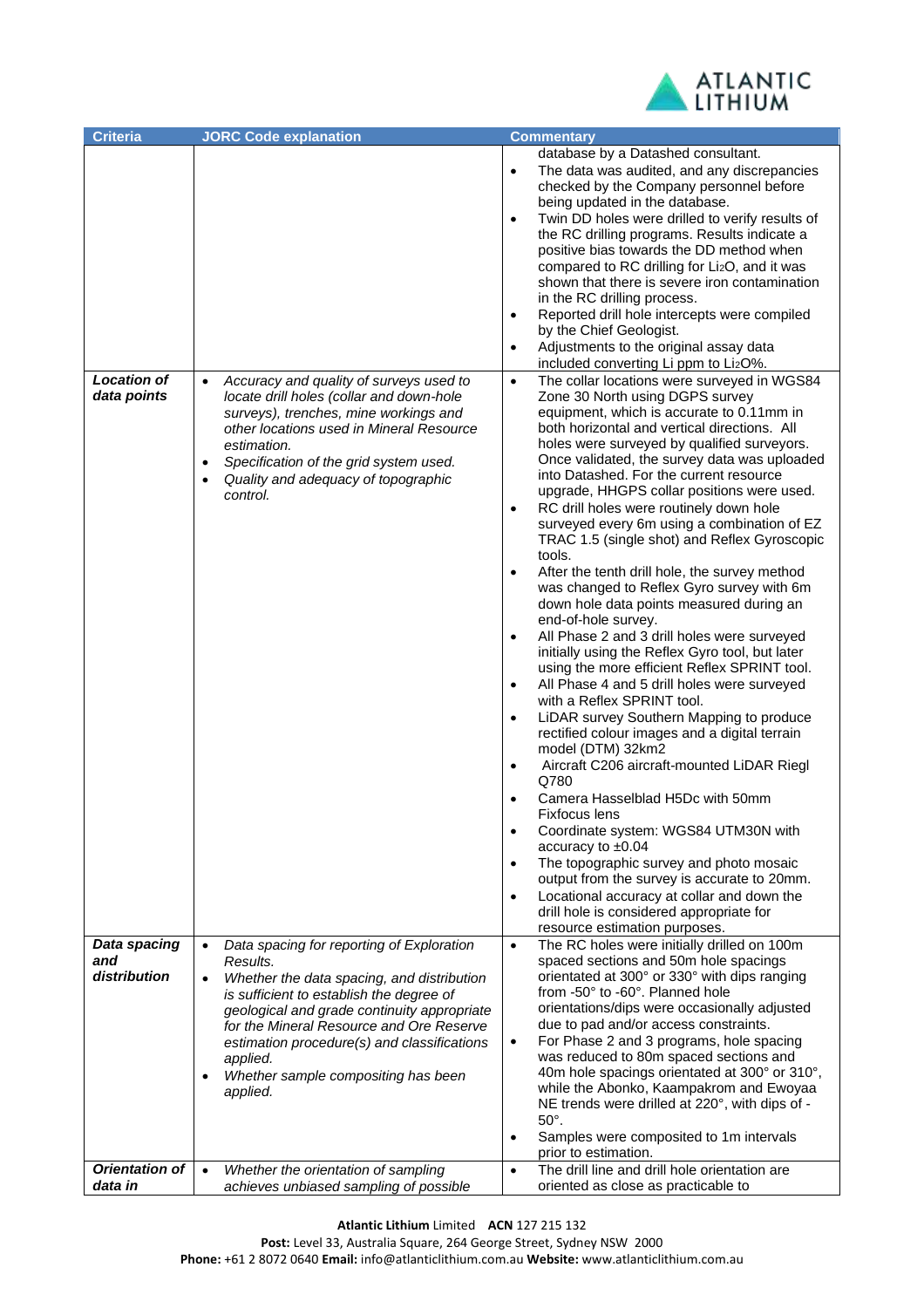

| <b>Criteria</b>                        | <b>JORC Code explanation</b>                                                                                                                                                                                                                                                                                                 | <b>Commentary</b>                                                                                                                                                                                                                                                                                                                                                                                                                                                               |
|----------------------------------------|------------------------------------------------------------------------------------------------------------------------------------------------------------------------------------------------------------------------------------------------------------------------------------------------------------------------------|---------------------------------------------------------------------------------------------------------------------------------------------------------------------------------------------------------------------------------------------------------------------------------------------------------------------------------------------------------------------------------------------------------------------------------------------------------------------------------|
| relation to<br>geological<br>structure | structures and the extent to which this is<br>known, considering the deposit type.<br>If the relationship between the drilling<br>$\bullet$<br>orientation and the orientation of key<br>mineralised structures is considered to<br>have introduced a sampling bias, this<br>should be assessed and reported if<br>material. | perpendicular to the orientation of the general<br>mineralised orientation.<br>Most of the drilling intersects the<br>$\bullet$<br>mineralisation at close to 90 degrees ensuring<br>intersections are representative of true widths.<br>It is possible that new geological interpretations<br>and/or infill drilling requirements may result in<br>changes to drill orientations on future programs.<br>No orientation-based sampling bias has been<br>identified in the data. |
| <b>Sample</b><br>security              | The measures taken to ensure sample<br>security.                                                                                                                                                                                                                                                                             | Samples were stored on site prior to road<br>٠<br>transportation by Company personnel to the<br>SGS preparation laboratory.<br>With the change of laboratory to Intertek,<br>$\bullet$<br>samples were picked up by the contractor and<br>transported to the sample preparation facility<br>in Takoradi.                                                                                                                                                                        |
| <b>Audits or</b><br>reviews            | The results of any audits or reviews of<br>$\bullet$<br>sampling techniques and data.                                                                                                                                                                                                                                        | Prior to the drilling program, a third-party Project<br>$\bullet$<br>review was completed by an independent<br>consultant experienced with the style of<br>mineralisation.<br>In addition, Shaun Searle of Ashmore<br>reviewed drilling and sampling procedures<br>during the 2019 site visit and found that all<br>procedures and practices conform to industry<br>standards.                                                                                                  |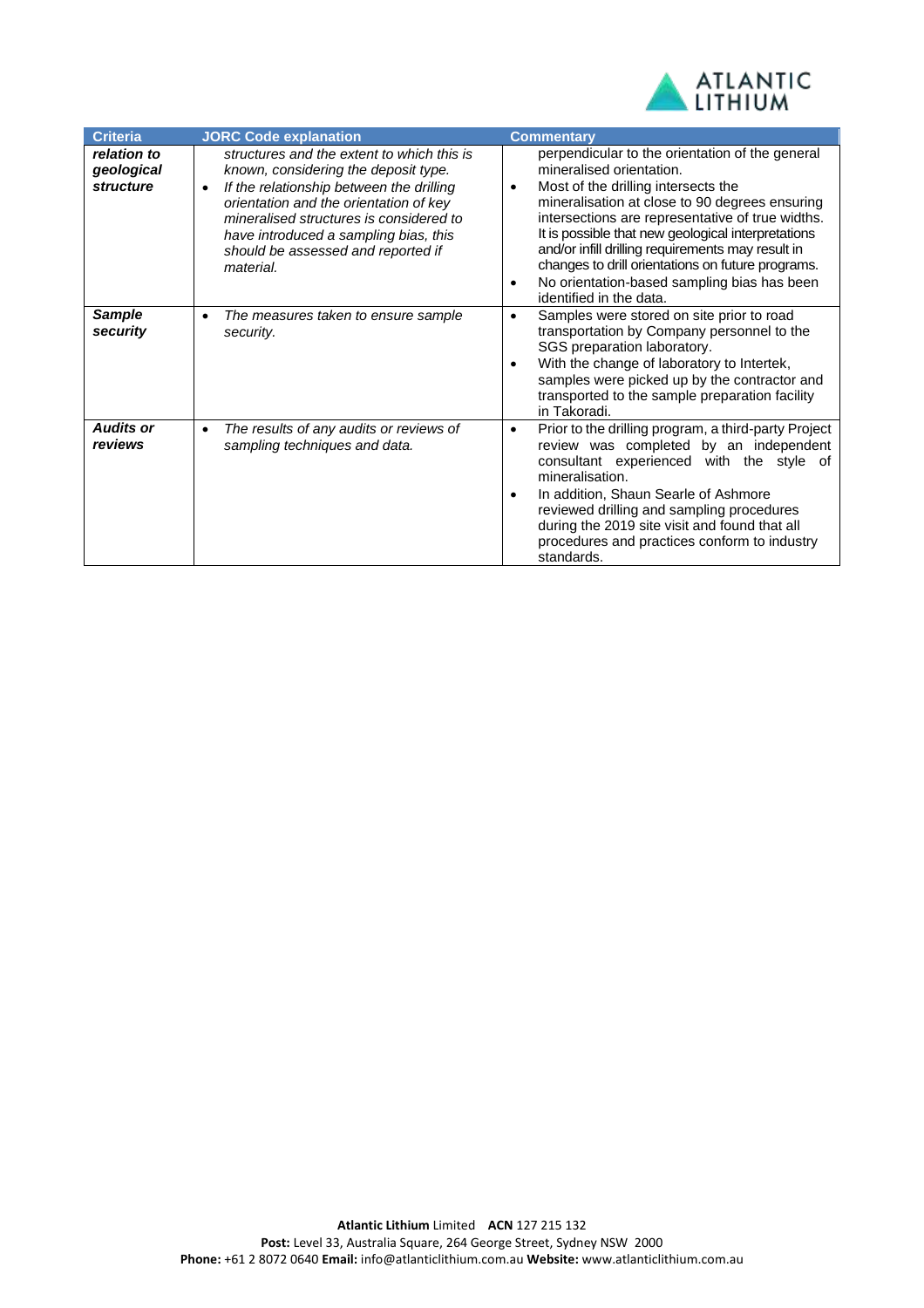

|  | <b>JORC Table 1, Section 2 Reporting of Exploration Results</b> |
|--|-----------------------------------------------------------------|
|--|-----------------------------------------------------------------|

| <b>Criteria</b>                                  | <b>JORC Code explanation</b>                                                                                                                                                                                                                                                                                                                                                                                                                                                                                                                                                                                                                                                                                | <b>Commentary</b>                                                                                                                                                                                                                                                                                                                                                                                                                                                                                                                                                                                                                                                                                                                                                                                  |
|--------------------------------------------------|-------------------------------------------------------------------------------------------------------------------------------------------------------------------------------------------------------------------------------------------------------------------------------------------------------------------------------------------------------------------------------------------------------------------------------------------------------------------------------------------------------------------------------------------------------------------------------------------------------------------------------------------------------------------------------------------------------------|----------------------------------------------------------------------------------------------------------------------------------------------------------------------------------------------------------------------------------------------------------------------------------------------------------------------------------------------------------------------------------------------------------------------------------------------------------------------------------------------------------------------------------------------------------------------------------------------------------------------------------------------------------------------------------------------------------------------------------------------------------------------------------------------------|
| Mineral<br>tenement and<br>land tenure<br>status | Type, reference name/number, location and<br>$\bullet$<br>ownership including agreements or material<br>issues with third parties such as joint ventures,<br>partnerships, overriding royalties, native title<br>interests, historical sites, wilderness or<br>national park and environmental settings.<br>The security of the tenure held at the time of<br>$\bullet$<br>reporting along with any known impediments<br>to obtaining a license to operate in the area.                                                                                                                                                                                                                                     | Part of the Project is a joint-venture, with the<br>$\bullet$<br>license in the name of the joint-venture party<br>(Barari DV Ghana).<br>The southern portion of the deposit occurs<br>$\bullet$<br>within a wholly owned local subsidiary Green<br>Metals Resources Ltd.<br>The deposits are located on two licences<br>$\bullet$<br>Mankessim RL3/55 and Mankessim South<br>PL <sub>109</sub><br>Mankessim<br>South<br>– (Green<br>Metals<br>$\bullet$<br>Resources Ltd - 100% ALL) licence was<br>renewed for three years and expires on 18th<br>February 2023.<br>Mankessim - (Barari DV Ghana Ltd - 80%<br>$\bullet$<br>ALL) was renewed for three years and<br>expires on the 22 <sup>nd</sup> of March 2023<br>The licenses are in good standing with no<br>$\bullet$<br>known impediments. |
| <b>Exploration</b><br>done by other<br>parties   | Acknowledgment and appraisal of exploration<br>$\bullet$<br>by other parties.                                                                                                                                                                                                                                                                                                                                                                                                                                                                                                                                                                                                                               | Historical trenching and mapping were<br>$\bullet$<br>completed by the Ghana Geological survey<br>during the 1960's. But for some poorly<br>referenced historical maps, none of the<br>technical data from this work was located.<br>Many of the historical trenches were located,<br>cleaned and re-logged. No historical drilling<br>was completed.                                                                                                                                                                                                                                                                                                                                                                                                                                              |
| Geology                                          | Deposit type, geological setting and style of<br>$\bullet$<br>mineralisation.                                                                                                                                                                                                                                                                                                                                                                                                                                                                                                                                                                                                                               | Pegmatite-hosted lithium deposits are the<br>$\bullet$<br>target for exploration. This style of<br>mineralisation typically forms as dykes and<br>sills intruding or in proximity to granite<br>source rocks.<br>Surface geology within the Project area<br>$\bullet$<br>typically consists of sequences of staurolite<br>and garnet-bearing pelitic schist and granite<br>with lesser pegmatite and mafic intrusives.<br>Outcrops are typically sparse and confined<br>to ridge tops with colluvium and mottled<br>laterite blanketing much of the undulating<br>geological<br>terrain<br>making<br>mapping<br>challenging. The hills are often separated by<br>broad, sandy drainages.                                                                                                           |
| <b>Drill hole</b><br>information                 | • A summary of all information material to the<br>under-standing of the exploration results<br>including a tabulation of the following<br>information for all Material drill holes:<br>easting and northing of the drill hole collar<br>• elevation or RL (Reduced Level - elevation<br>above sea level in metres) of the drill hole<br>collar<br>dip and azimuth of the hole<br>down hole length and interception depth<br>• hole length<br>If the exclusion of this information is justified on<br>the basis that the information is not Material<br>and this exclusion does not detract from the<br>understanding of the report, the Competent<br>Person should clearly explain why this is the<br>case. | Exploration results are not being reported.<br>$\bullet$<br>All information has been included in the<br>appendices. No drill hole information has<br>been excluded.                                                                                                                                                                                                                                                                                                                                                                                                                                                                                                                                                                                                                                |
| Data<br>aggregation<br>methods                   | In reporting Exploration Results, weighting<br>averaging techniques, maximum and/or<br>minimum grade truncations (e.g. cutting of<br>high grades) and cut-off grades are usually                                                                                                                                                                                                                                                                                                                                                                                                                                                                                                                            | Exploration results are not being reported.<br>Not applicable as a Mineral Resource is being<br>reported.<br>No metal<br>equivalent values are being                                                                                                                                                                                                                                                                                                                                                                                                                                                                                                                                                                                                                                               |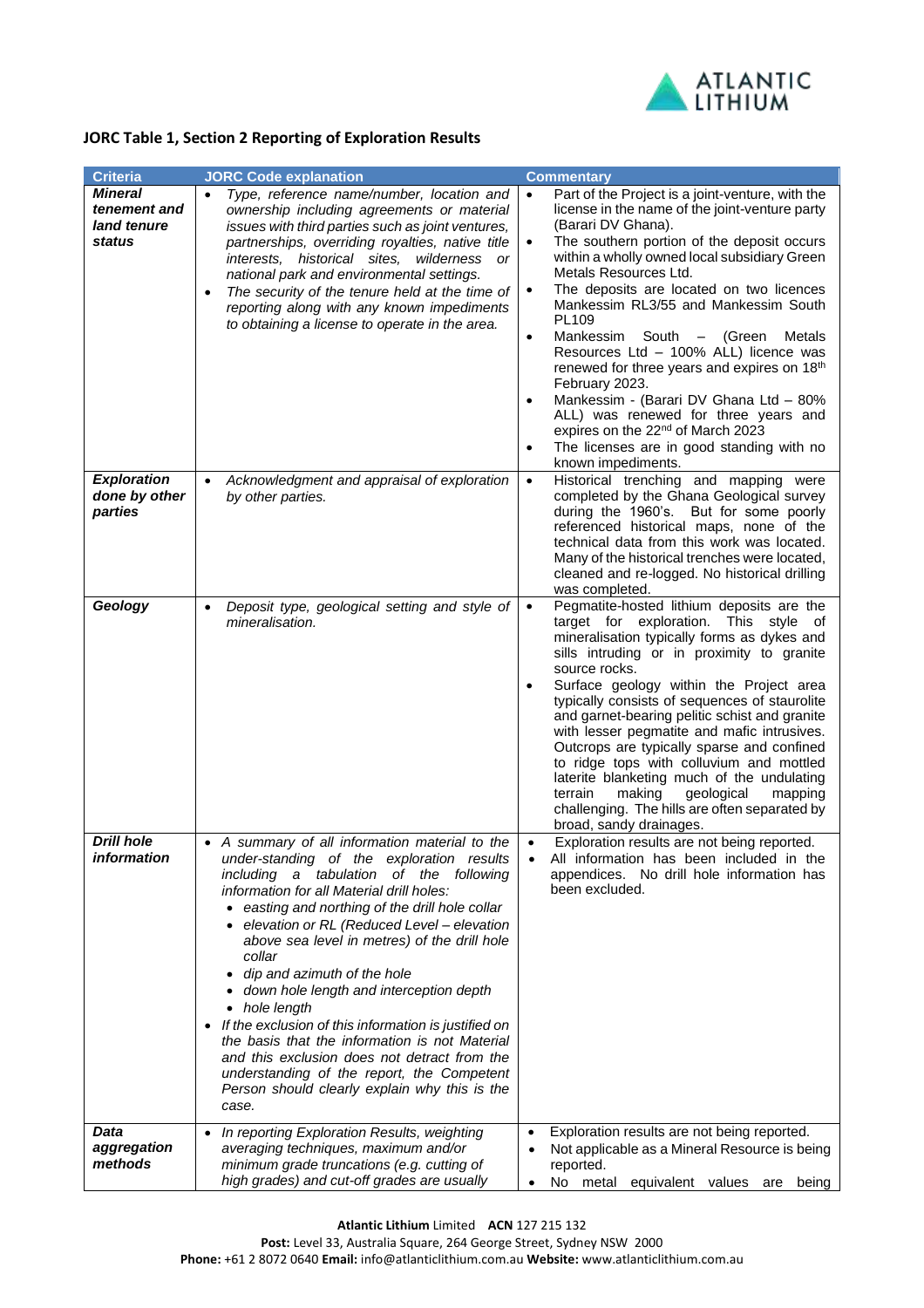

| Criteria                                                                               | <b>JORC Code explanation</b>                                                                                                                                                                                                                                                                                                                                                                                                                              | <b>Commentary</b>                                                                                                                                                                                                                                                                                  |
|----------------------------------------------------------------------------------------|-----------------------------------------------------------------------------------------------------------------------------------------------------------------------------------------------------------------------------------------------------------------------------------------------------------------------------------------------------------------------------------------------------------------------------------------------------------|----------------------------------------------------------------------------------------------------------------------------------------------------------------------------------------------------------------------------------------------------------------------------------------------------|
|                                                                                        | Material and should be stated.<br>Where aggregate intercepts incorporate short<br>lengths of high grade results and longer<br>lengths of low grade results, the procedure<br>used for such aggregation should be stated<br>and some typical examples of such<br>aggregations should be shown in detail.<br>The assumptions used for any reporting of<br>$\bullet$<br>metal equivalent values should be clearly<br>stated.                                 | reported.                                                                                                                                                                                                                                                                                          |
| <b>Relationship</b><br>between<br>mineralisation<br>widths and<br>intercept<br>lengths | • These relationships are particularly important<br>in the reporting of Exploration Results.<br>• If the geometry of the mineralisation with<br>respect to the drill hole angle is known, its<br>nature should be reported.<br>If it is not known and only the down hole lengths<br>$\bullet$<br>are reported, there should be a clear statement<br>to this effect (e.g. 'down hole length, true width<br>not known').                                    | The drill line and drill hole orientation are<br>$\bullet$<br>oriented as close to 90 degrees to the<br>orientation of the anticipated mineralised<br>orientation as practicable.<br>The majority of the drilling intersects the<br>$\bullet$<br>mineralisation between 60 and 80 degrees.         |
| <b>Diagrams</b>                                                                        | • Appropriate maps and sections (with scales)<br>and tabulations of intercepts should be<br>included for any significant discovery being<br>reported. These should include, but not be<br>limited to a plan view of drill hole collar<br>locations and appropriate sectional views.                                                                                                                                                                       | Relevant diagrams have been included<br>$\bullet$<br>within the Mineral Resource report main<br>body of text.                                                                                                                                                                                      |
| <b>Balanced</b><br><b>Reporting</b>                                                    | Accuracy and quality of surveys used to locate<br>$\bullet$<br>drill holes (collar and down-hole surveys),<br>trenches, mine workings and other locations<br>used in Mineral Resource estimation.<br>comprehensive<br>reporting<br>Where<br>of<br>all<br>Exploration Results is not practicable,<br>representative reporting of both low and high<br>grades and/or widths should be practiced to<br>avoid misleading reporting of Exploration<br>Results. | All hole collars were surveyed WGS84 Zone<br>$\bullet$<br>30 North grid using a differential GPS. All RC<br>and DD holes were down-hole surveyed with<br>a north-seeking gyroscopic tool.<br>Exploration results are not being reported.<br>$\bullet$                                              |
| <b>Other</b><br>substantive<br>exploration<br>data                                     | · Other exploration data, if meaningful and<br>material, should be reported including (but not<br>geological<br>observations:<br>limited<br>$to)$ :<br>geophysical survey results; geochemical<br>survey results; bulk samples - size and method<br>of treatment; metallurgical test results; bulk<br>density, groundwater, geotechnical and rock<br>characteristics; potential<br>deleterious<br>or<br>contaminating substances.                         | Results were estimated from drill hole assay<br>$\bullet$<br>data, with geological logging used to aid<br>interpretation<br>of<br>mineralised<br>contact<br>positions.<br>Geological observations are included in the<br>$\bullet$<br>report.                                                      |
| <b>Further work</b>                                                                    | The nature and scale of planned further work<br>$\bullet$<br>(e.g. tests for lateral extensions or depth<br>extensions or large- scale step-out drilling).<br>Diagrams clearly highlighting the areas of<br>possible extensions, including the main<br>geological interpretations and future drilling<br>areas, provided this information is not<br>commercially sensitive.                                                                               | Follow up RC and DD drilling will be<br>$\bullet$<br>undertaken.<br>Further metallurgical test work may be<br>required as the Project progresses through<br>the study stages.<br>Drill spacing is currently considered<br>adequate for the current<br>level<br>of<br>interrogation of the Project. |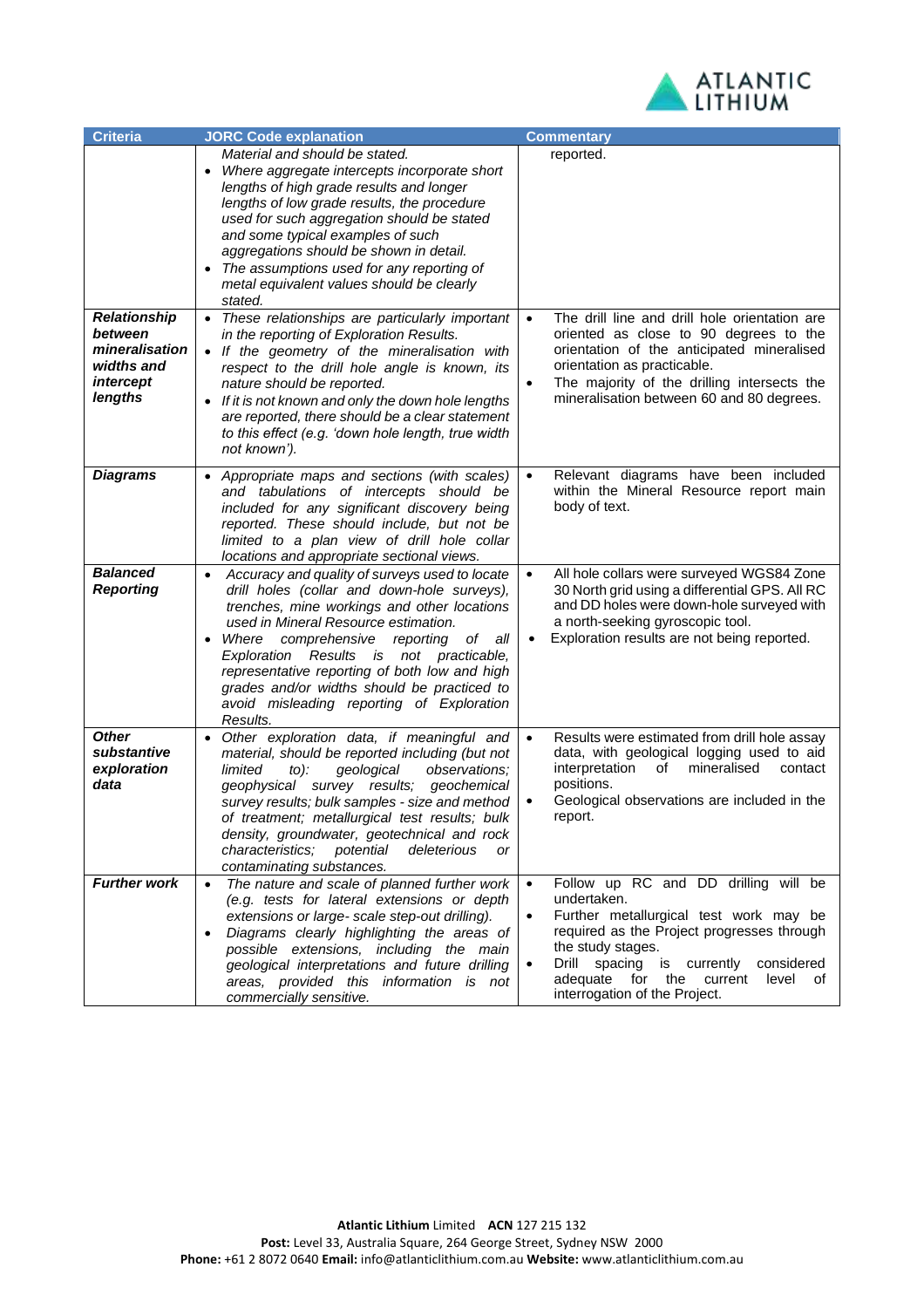

# **APPENDIX 2**

# **JORC Table 1, Section 3 Estimation and Reporting of Mineral Resources**

| Criteria                     | <b>JORC</b> Code explanation                                                                                                                                                                                                                                                                                                                                                                                                                                                     | <b>Commentary</b>                                                                                                                                                                                                                                                                                                                                                                                                                                                                                                                                                                                                                                                                                                                                                                                                                                                                                                                                                                                                                                                                                                                                                                                                                                                                                                                                                                                                                                                                                                                                                                                                                                                                                              |
|------------------------------|----------------------------------------------------------------------------------------------------------------------------------------------------------------------------------------------------------------------------------------------------------------------------------------------------------------------------------------------------------------------------------------------------------------------------------------------------------------------------------|----------------------------------------------------------------------------------------------------------------------------------------------------------------------------------------------------------------------------------------------------------------------------------------------------------------------------------------------------------------------------------------------------------------------------------------------------------------------------------------------------------------------------------------------------------------------------------------------------------------------------------------------------------------------------------------------------------------------------------------------------------------------------------------------------------------------------------------------------------------------------------------------------------------------------------------------------------------------------------------------------------------------------------------------------------------------------------------------------------------------------------------------------------------------------------------------------------------------------------------------------------------------------------------------------------------------------------------------------------------------------------------------------------------------------------------------------------------------------------------------------------------------------------------------------------------------------------------------------------------------------------------------------------------------------------------------------------------|
| <b>Database</b><br>integrity | Measures taken to ensure that data has<br>$\bullet$<br>not been corrupted by, for example,<br>transcription or keying errors, between its<br>initial collection and its use for Mineral<br>Resource estimation purposes.<br>Data validation procedures used.                                                                                                                                                                                                                     | The database has been systematically<br>$\bullet$<br>audited by ALL geologists.<br>All drilling data has been verified as part<br>$\bullet$<br>of a continuous validation procedure.<br>Once a drill hole is imported into the<br>database a report of the collar, down-<br>hole survey, geology, and assay data are<br>produced. This is then checked by an<br>ALL geologist and any corrections are<br>completed by the database manager.                                                                                                                                                                                                                                                                                                                                                                                                                                                                                                                                                                                                                                                                                                                                                                                                                                                                                                                                                                                                                                                                                                                                                                                                                                                                    |
| <b>Site visits</b>           | Comment on any site visits undertaken by<br>$\bullet$<br>the Competent Person and the outcome of<br>those visits.<br>If no site visits have been undertaken<br>indicate why this is the case.                                                                                                                                                                                                                                                                                    | A site visit was conducted by Shaun<br>$\bullet$<br>Searle of Ashmore during February<br>2019. Shaun inspected the deposit area,<br>drill core/chips and outcrop. During this<br>time, notes and photos were taken.<br>Discussions were held with site<br>personnel regarding drilling and sampling<br>procedures. No major issues were<br>encountered.                                                                                                                                                                                                                                                                                                                                                                                                                                                                                                                                                                                                                                                                                                                                                                                                                                                                                                                                                                                                                                                                                                                                                                                                                                                                                                                                                        |
| Geological<br>interpretation | Confidence in (or conversely, the<br>$\bullet$<br>uncertainty of) the geological interpretation<br>of the mineral deposit.<br>Nature of the data used and of any<br>$\bullet$<br>assumptions made.<br>The effect, if any, of alternative<br>$\bullet$<br>interpretations on Mineral Resource<br>estimation.<br>The use of geology in guiding and<br>٠<br>controlling Mineral Resource estimation.<br>The factors affecting continuity both of<br>$\bullet$<br>grade and geology. | The confidence in the geological<br>$\bullet$<br>interpretation is considered to be good<br>and is based on visual confirmation in<br>outcrop and within drill hole intersections.<br>Geochemistry and geological logging<br>$\bullet$<br>have been used to assist identification of<br>lithology and mineralisation.<br>The Project area lies within the Birimian<br>$\bullet$<br>Supergroup, a Proterozoic volcano-<br>sedimentary basin located in Western<br>Ghana. The Project area is underlain by<br>three forms of metamorphosed schist;<br>mica schist, staurolite schist and garnet<br>schist. Several granitoids intrude the<br>basin metasediments as small plugs.<br>These granitoids range in composition<br>from intermediate granodiorite (often<br>medium grained) to felsic leucogranites<br>(coarse to pegmatoidal grain size),<br>sometimes in close association with<br>pegmatite veins and bodies. Pegmatite<br>intrusions generally occur as sub-vertical<br>dykes with two dominant trends: either<br>east-northeast or north-northeast and dip<br>sub-vertically to moderately southeast to<br>east-southeast. Thickness varies across<br>the Project, with thinner mineralised units<br>intersected at Abonko and Kaampakrom<br>between 4 to 12m; and thicker units<br>intersected at Ewoyaa Main between 30<br>to 60m.<br>Infill drilling has supported and refined<br>$\bullet$<br>the model and the current interpretation<br>is considered robust.<br>Observations from the outcrop of<br>$\bullet$<br>mineralisation and host rocks; as well as<br>infill drilling, confirm the geometry of the<br>mineralisation.<br>Infill drilling has confirmed geological and<br>$\bullet$ |
| <b>Dimensions</b>            | The extent and variability of the Mineral<br>$\bullet$                                                                                                                                                                                                                                                                                                                                                                                                                           | grade continuity.<br>The Project Mineral Resource area<br>$\bullet$                                                                                                                                                                                                                                                                                                                                                                                                                                                                                                                                                                                                                                                                                                                                                                                                                                                                                                                                                                                                                                                                                                                                                                                                                                                                                                                                                                                                                                                                                                                                                                                                                                            |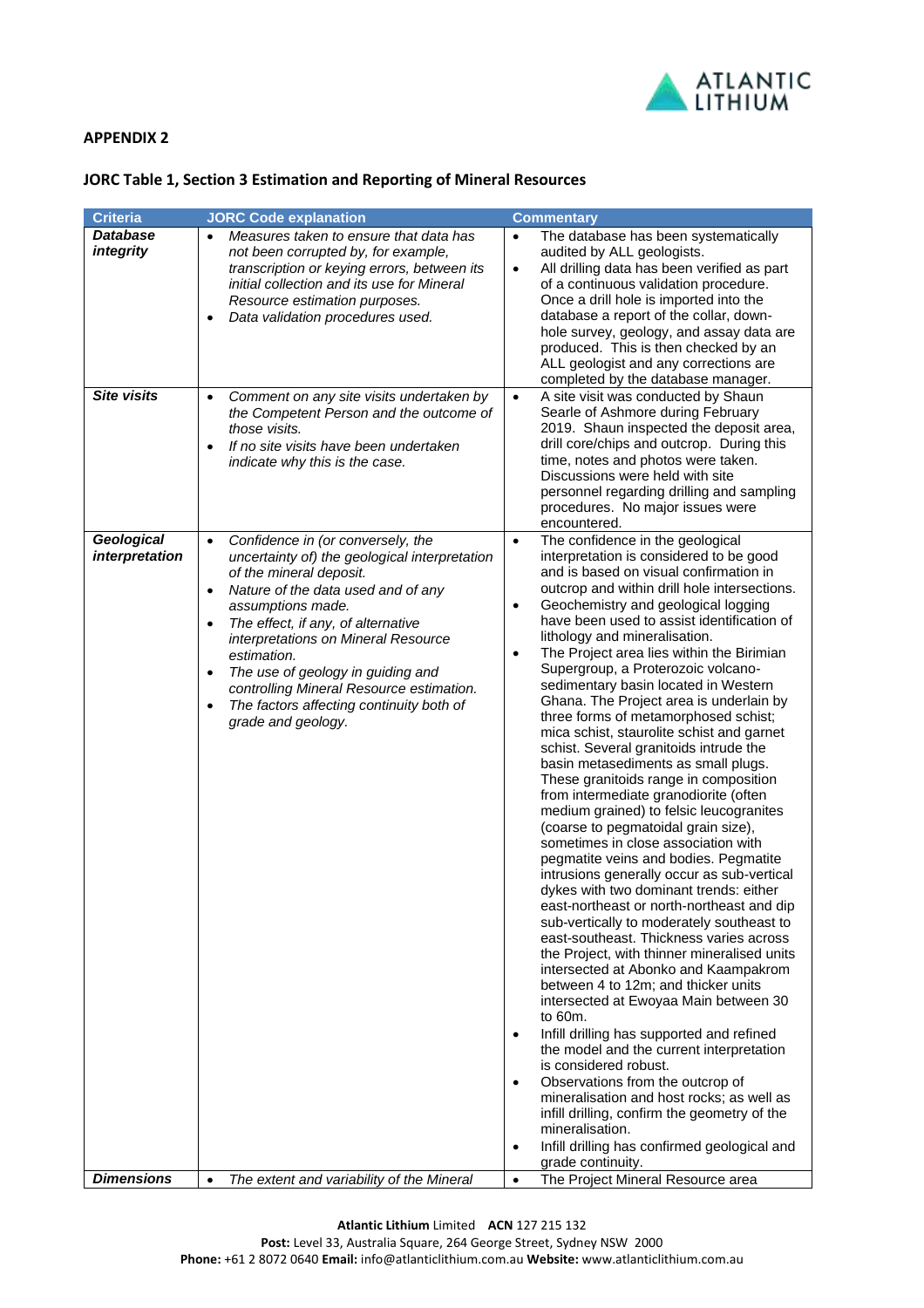

| <b>Criteria</b>                                  | <b>JORC Code explanation</b>                                                                                                                                                                                                                                                                                                                                                                                                                                                                                                                                                                                                                                                                                                                                                                                                                                                                                                                                                                                                                                                                                                                                                                                                                                                                                                                                                                                                                                                         | <b>Commentary</b>                                                                                                                                                                                                                                                                                                                                                                                                                                                                                                                                                                                                                                                                                                                                                                                                                                                                                                                                                                                                                                                                                                                                                                                                                                                                                                                                                                                                                                                                                                                                                                                                                                                                                                                                                                                                                                                                                                                                                                                                                                                                                                                                                                                                                                                                                                                                                                                                                                                                                                                                                                                                                                  |  |
|--------------------------------------------------|--------------------------------------------------------------------------------------------------------------------------------------------------------------------------------------------------------------------------------------------------------------------------------------------------------------------------------------------------------------------------------------------------------------------------------------------------------------------------------------------------------------------------------------------------------------------------------------------------------------------------------------------------------------------------------------------------------------------------------------------------------------------------------------------------------------------------------------------------------------------------------------------------------------------------------------------------------------------------------------------------------------------------------------------------------------------------------------------------------------------------------------------------------------------------------------------------------------------------------------------------------------------------------------------------------------------------------------------------------------------------------------------------------------------------------------------------------------------------------------|----------------------------------------------------------------------------------------------------------------------------------------------------------------------------------------------------------------------------------------------------------------------------------------------------------------------------------------------------------------------------------------------------------------------------------------------------------------------------------------------------------------------------------------------------------------------------------------------------------------------------------------------------------------------------------------------------------------------------------------------------------------------------------------------------------------------------------------------------------------------------------------------------------------------------------------------------------------------------------------------------------------------------------------------------------------------------------------------------------------------------------------------------------------------------------------------------------------------------------------------------------------------------------------------------------------------------------------------------------------------------------------------------------------------------------------------------------------------------------------------------------------------------------------------------------------------------------------------------------------------------------------------------------------------------------------------------------------------------------------------------------------------------------------------------------------------------------------------------------------------------------------------------------------------------------------------------------------------------------------------------------------------------------------------------------------------------------------------------------------------------------------------------------------------------------------------------------------------------------------------------------------------------------------------------------------------------------------------------------------------------------------------------------------------------------------------------------------------------------------------------------------------------------------------------------------------------------------------------------------------------------------------------|--|
|                                                  | Resource expressed as length (along<br>strike or otherwise), plan width, and depth                                                                                                                                                                                                                                                                                                                                                                                                                                                                                                                                                                                                                                                                                                                                                                                                                                                                                                                                                                                                                                                                                                                                                                                                                                                                                                                                                                                                   | extends over a north-south strike length<br>of 3,850m (from 577,380mN -                                                                                                                                                                                                                                                                                                                                                                                                                                                                                                                                                                                                                                                                                                                                                                                                                                                                                                                                                                                                                                                                                                                                                                                                                                                                                                                                                                                                                                                                                                                                                                                                                                                                                                                                                                                                                                                                                                                                                                                                                                                                                                                                                                                                                                                                                                                                                                                                                                                                                                                                                                            |  |
|                                                  | below surface to the upper and lower limits                                                                                                                                                                                                                                                                                                                                                                                                                                                                                                                                                                                                                                                                                                                                                                                                                                                                                                                                                                                                                                                                                                                                                                                                                                                                                                                                                                                                                                          | 581,230mN), and includes the 210m                                                                                                                                                                                                                                                                                                                                                                                                                                                                                                                                                                                                                                                                                                                                                                                                                                                                                                                                                                                                                                                                                                                                                                                                                                                                                                                                                                                                                                                                                                                                                                                                                                                                                                                                                                                                                                                                                                                                                                                                                                                                                                                                                                                                                                                                                                                                                                                                                                                                                                                                                                                                                  |  |
|                                                  | of the Mineral Resource.                                                                                                                                                                                                                                                                                                                                                                                                                                                                                                                                                                                                                                                                                                                                                                                                                                                                                                                                                                                                                                                                                                                                                                                                                                                                                                                                                                                                                                                             | vertical interval from 80mRL to -170mRL.                                                                                                                                                                                                                                                                                                                                                                                                                                                                                                                                                                                                                                                                                                                                                                                                                                                                                                                                                                                                                                                                                                                                                                                                                                                                                                                                                                                                                                                                                                                                                                                                                                                                                                                                                                                                                                                                                                                                                                                                                                                                                                                                                                                                                                                                                                                                                                                                                                                                                                                                                                                                           |  |
| <b>Estimation</b><br>and modelling<br>techniques | The nature and appropriateness of the<br>$\bullet$<br>estimation technique(s) applied and key<br>assumptions, including treatment of<br>extreme grade values, domaining,<br>interpolation parameters and maximum<br>distance of extrapolation from data points.<br>If a computer assisted estimation method<br>was chosen include a description of<br>computer software and parameters used.<br>The availability of check estimates,<br>$\bullet$<br>previous estimates and/or mine production<br>records and whether the Mineral Resource<br>estimate takes appropriate account of such<br>data.<br>The assumptions made regarding recovery<br>$\bullet$<br>of by-products.<br>Estimation of deleterious elements or other<br>non-grade variables of economic<br>significance (eg sulphur for acid mine<br>drainage characterisation).<br>In the case of block model interpolation,<br>the block size in relation to the average<br>sample spacing and the search employed.<br>Any assumptions behind modelling of<br>$\bullet$<br>selective mining units.<br>Any assumptions about correlation<br>between variables.<br>Description of how the geological<br>interpretation was used to control the<br>resource estimates.<br>Discussion of basis for using or not using<br>$\bullet$<br>grade cutting or capping.<br>The process of validation, the checking<br>process used, the comparison of model<br>data to drill hole data, and use of<br>reconciliation data if available. | Using parameters derived from modelled<br>$\bullet$<br>variograms, Ordinary Kriging ("OK") was<br>used to estimate average block grades in<br>three passes using Surpac software.<br>Linear grade estimation was deemed<br>suitable for the Cape Coast Mineral<br>Resource due to the geological control<br>on mineralisation. The extrapolation of<br>the lodes along strike and down-dip has<br>been limited to a distance of 40m. Zones<br>of extrapolation are classified as Inferred<br>Mineral Resource.<br>It is assumed that there are no by-<br>$\bullet$<br>products or deleterious elements as<br>shown by metallurgical test work.<br>Li <sub>2</sub> O (%), Ta (ppm), Fe (%), Nb (ppm),<br>$\bullet$<br>Sn (ppm), Cs (ppm), K (%), Al (%), Si<br>(%), P (%) and S (ppm) were interpolated<br>into the block model.<br>A Surpac block model was created to<br>$\bullet$<br>encompass the extents of the known<br>mineralisation. The block model was<br>rotated on a bearing of 30°, with block<br>dimensions of 10m NS by 10m EW by<br>5m vertical with sub-cells of 2.5m by<br>2.5m by 1.25m. The parent block size<br>dimension was selected on the results<br>obtained from Kriging Neighbourhood<br>Analysis and also in consideration of two<br>predominant mineralisation orientations<br>of 30° and 100 to 120°.<br>An orientated 'ellipsoid' search was used<br>$\bullet$<br>to select data and adjusted to account for<br>the variations in lode orientations,<br>however all other parameters were taken<br>from the variography derived from<br>Domains 1, 2, 3, 4, 7 and 8. Up to three<br>passes were used for each domain. First<br>pass had a range of 50m, with a<br>minimum of 8 samples. For the second<br>pass, the range was extended to 100m,<br>with a minimum of 4 samples. For the<br>third pass, the range was extended to<br>200m, with a minimum of 1 or 2 samples.<br>A maximum of 16 samples was used for<br>each pass with a maximum of 4 samples<br>per hole.<br>No assumptions were made on selective<br>$\bullet$<br>mining units.<br>Correlation analysis was conducted on<br>$\bullet$<br>the domains at Ewoyaa Main. It is<br>evident that Li <sub>2</sub> O has little correlation with<br>any of the other elements presented in<br>the table, apart from weak negative<br>correlations with caesium and potassium.<br>The mineralisation was constrained by<br>$\bullet$<br>pegmatite geology wireframes and<br>internal lithium bearing mineralisation<br>wireframes prepared using a nominal<br>0.4% Li <sub>2</sub> O cut-off grade and a minimum<br>down-hole length of 3m. The wireframes |  |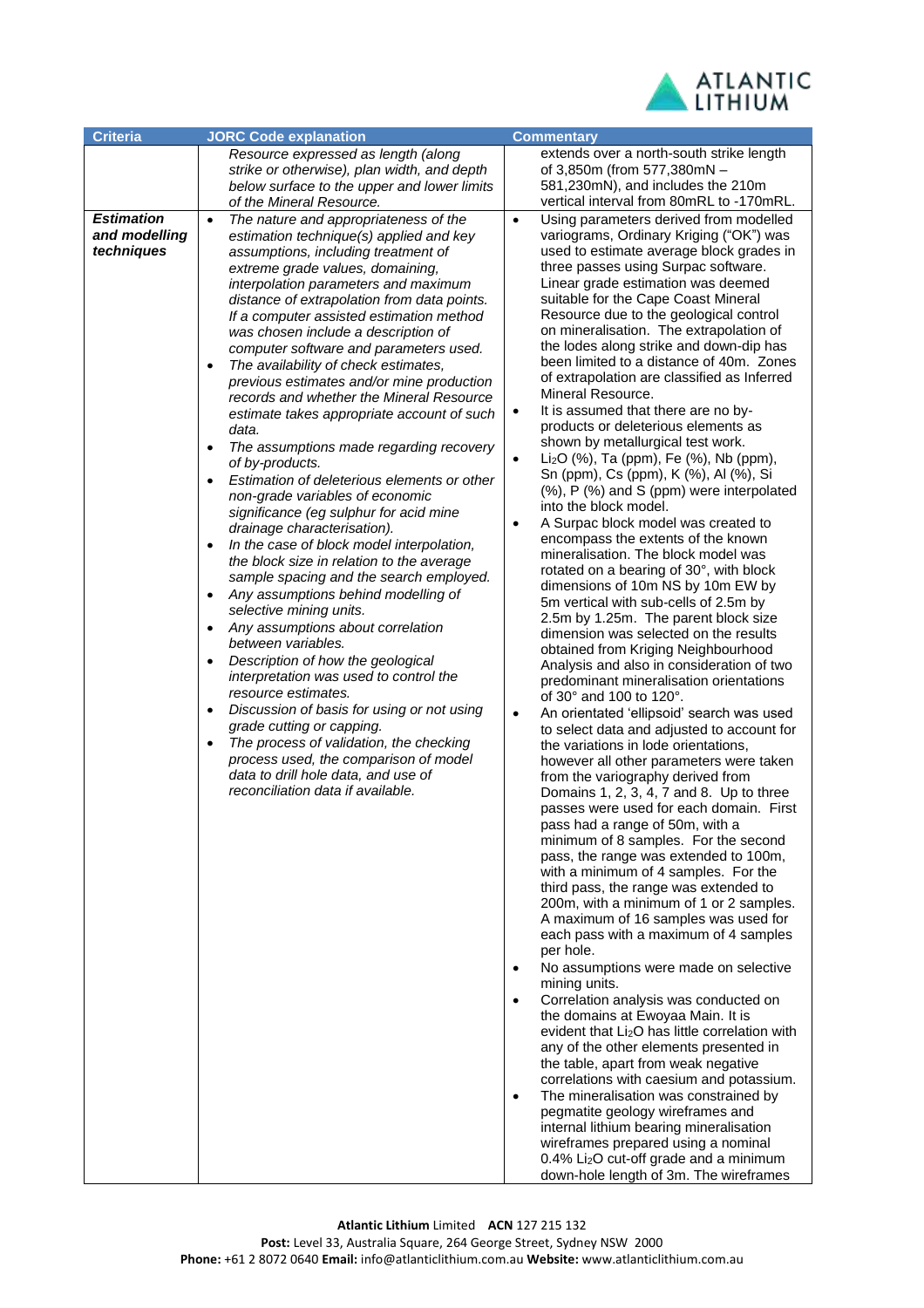

| <b>Criteria</b>                                   | <b>JORC Code explanation</b>                                                                                                                                                                                                                                                                                                                                                                                                                                                                                                                                                                           | <b>Commentary</b>                                                                                                                                                                                                                                                                                                                                                                                                                                                                                                                                                                                                                                                                                                                                                                                                                                                                                                                                                                                                                                          |
|---------------------------------------------------|--------------------------------------------------------------------------------------------------------------------------------------------------------------------------------------------------------------------------------------------------------------------------------------------------------------------------------------------------------------------------------------------------------------------------------------------------------------------------------------------------------------------------------------------------------------------------------------------------------|------------------------------------------------------------------------------------------------------------------------------------------------------------------------------------------------------------------------------------------------------------------------------------------------------------------------------------------------------------------------------------------------------------------------------------------------------------------------------------------------------------------------------------------------------------------------------------------------------------------------------------------------------------------------------------------------------------------------------------------------------------------------------------------------------------------------------------------------------------------------------------------------------------------------------------------------------------------------------------------------------------------------------------------------------------|
|                                                   |                                                                                                                                                                                                                                                                                                                                                                                                                                                                                                                                                                                                        | were used as hard boundaries for the<br>interpolation.<br>Statistical analysis was carried out on<br>$\bullet$<br>data from 72 mineralised domains.<br>Following a review of the population<br>histograms and log probability plots and<br>noting the low coefficient of variation<br>statistics, it was determined that the<br>application of high-grade cuts was not<br>warranted.<br>Validation of the model included detailed<br>$\bullet$<br>visual validation, comparison of<br>composite grades and block grades by<br>northing and elevation and a nearest<br>neighbour check estimate. Validation<br>plots showed good correlation between<br>the composite grades and the block<br>model grades.                                                                                                                                                                                                                                                                                                                                                 |
| <b>Moisture</b>                                   | Whether the tonnages are estimated on a<br>$\bullet$<br>dry basis or with natural moisture, and the<br>method of determination of the moisture<br>content.                                                                                                                                                                                                                                                                                                                                                                                                                                             | Tonnages and grades were estimated on<br>$\bullet$<br>a dry in situ basis.                                                                                                                                                                                                                                                                                                                                                                                                                                                                                                                                                                                                                                                                                                                                                                                                                                                                                                                                                                                 |
| Cut-off<br>parameters                             | The basis of the adopted cut-off grade(s)<br>$\bullet$<br>or quality parameters applied.                                                                                                                                                                                                                                                                                                                                                                                                                                                                                                               | The Statement of Mineral Resources has<br>$\bullet$<br>been constrained by the mineralisation<br>solids, reported above the -190mRL and<br>a cut-off grade of 0.5% Li2O. Whittle<br>optimisations demonstrate reasonable<br>prospects for eventual economic<br>extraction above the -190mRL.<br>Preliminary metallurgical test work<br>indicates that there are four main<br>geometallurgical domains; weathered<br>and fresh coarse grained spodumene<br>bearing pegmatite (P1); and weathered<br>and fresh medium grained spodumene<br>bearing pegmatite (P2). From test work<br>completed to date at a 6.3mm crush, the<br>P1 material produces a 6 to 6.6% Li2O<br>concentrate at approximately 70 to 85%<br>recovery (average 75% recovery), whilst<br>P2 material produces 5.5 to 6% Li2O<br>concentrate at approximately 35 to 65%<br>recovery (average 47% recovery).<br>Further geological, geotechnical,<br>engineering and metallurgical studies are<br>recommended to further define the<br>lithium mineralisation and marketable<br>products. |
| <b>Mining factors</b><br>or<br>assumptions        | Assumptions made regarding possible<br>$\bullet$<br>mining methods, minimum mining<br>dimensions and internal (or, if applicable,<br>external) mining dilution. It is always<br>necessary as part of the process of<br>determining reasonable prospects for<br>eventual economic extraction to consider<br>potential mining methods, but the<br>assumptions made regarding mining<br>methods and parameters when estimating<br>Mineral Resources may not always be<br>rigorous. Where this is the case, this<br>should be reported with an explanation of<br>the basis of the mining assumptions made. | Ashmore has assumed that the deposit<br>$\bullet$<br>could be mined using open pit mining<br>techniques. A high-level Whittle<br>optimisation of the Mineral Resource<br>supports this view.                                                                                                                                                                                                                                                                                                                                                                                                                                                                                                                                                                                                                                                                                                                                                                                                                                                               |
| <b>Metallurgical</b><br>factors or<br>assumptions | The basis for assumptions or predictions<br>$\bullet$<br>regarding metallurgical amenability. It is                                                                                                                                                                                                                                                                                                                                                                                                                                                                                                    | Preliminary metallurgical test work has<br>$\bullet$<br>been conducted on the Cape Coast<br>material types. Test work indicates that                                                                                                                                                                                                                                                                                                                                                                                                                                                                                                                                                                                                                                                                                                                                                                                                                                                                                                                       |
|                                                   | always necessary as part of the process of                                                                                                                                                                                                                                                                                                                                                                                                                                                                                                                                                             |                                                                                                                                                                                                                                                                                                                                                                                                                                                                                                                                                                                                                                                                                                                                                                                                                                                                                                                                                                                                                                                            |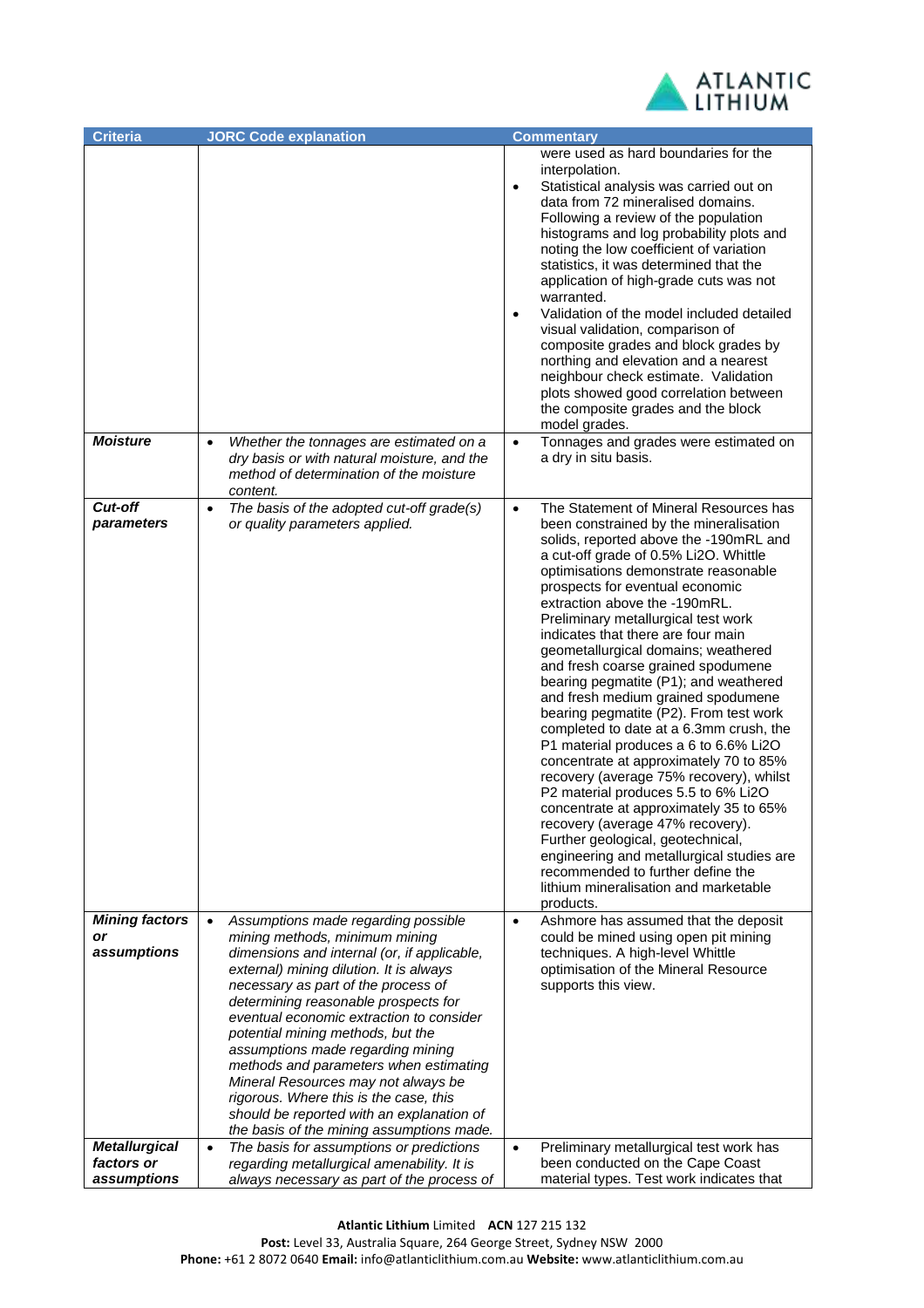

| <b>Criteria</b>                                   | <b>JORC Code explanation</b>                                                                                                                                                                                                                                                                                                                                                                                                                                                                                                                                                                                                                                                                                                              | <b>Commentary</b>                                                                                                                                                                                                                                                                                                                                                                                                                                                                                                                                                                                                                                                                                                                                  |
|---------------------------------------------------|-------------------------------------------------------------------------------------------------------------------------------------------------------------------------------------------------------------------------------------------------------------------------------------------------------------------------------------------------------------------------------------------------------------------------------------------------------------------------------------------------------------------------------------------------------------------------------------------------------------------------------------------------------------------------------------------------------------------------------------------|----------------------------------------------------------------------------------------------------------------------------------------------------------------------------------------------------------------------------------------------------------------------------------------------------------------------------------------------------------------------------------------------------------------------------------------------------------------------------------------------------------------------------------------------------------------------------------------------------------------------------------------------------------------------------------------------------------------------------------------------------|
|                                                   | determining reasonable prospects for<br>eventual economic extraction to consider<br>potential metallurgical methods, but the<br>assumptions regarding metallurgical<br>treatment processes and parameters<br>made when reporting Mineral Resources<br>may not always be rigorous. Where this is                                                                                                                                                                                                                                                                                                                                                                                                                                           | there are four main geometallurgical<br>material types in occurrence at the<br>Project, with their relative abundances,<br>concentrate grades and recoveries<br>shown below.<br>Weathered                                                                                                                                                                                                                                                                                                                                                                                                                                                                                                                                                          |
|                                                   | the case, this should be reported with an<br>explanation of the basis of the<br>metallurgical assumptions made.                                                                                                                                                                                                                                                                                                                                                                                                                                                                                                                                                                                                                           | Li <sub>2</sub> O<br>Geomet<br><b>Tonnage</b><br>Rec<br>Conc.<br>$\%$<br>Li <sub>2</sub> O (%)<br>Mt<br>%<br>75<br>P1<br>1.7<br>1.13<br>$6.0$<br>P <sub>2</sub><br>0.3<br>1.05<br>61<br>6.0<br>2.0<br>1.12<br>Total<br>Primary<br>Li <sub>2</sub> O<br>Geomet<br><b>Tonnage</b><br>Rec<br>Conc.<br>Li <sub>2</sub> O (%)<br>Mt<br>%<br>%<br>$6.0$<br>P1<br>23.5<br>1.30<br>76                                                                                                                                                                                                                                                                                                                                                                      |
|                                                   |                                                                                                                                                                                                                                                                                                                                                                                                                                                                                                                                                                                                                                                                                                                                           | P <sub>2</sub><br>47<br>5.5<br>4.7<br>1.11<br>28.1<br>1.27<br>Total                                                                                                                                                                                                                                                                                                                                                                                                                                                                                                                                                                                                                                                                                |
| <b>Environmental</b><br>factors or<br>assumptions | Assumptions made regarding possible<br>$\bullet$<br>waste and process residue disposal<br>options. It is always necessary as part of<br>the process of determining reasonable<br>prospects for eventual economic extraction<br>to consider the potential environmental<br>impacts of the mining and processing<br>operation. While at this stage the<br>determination of potential environmental<br>impacts, particularly for a greenfields<br>project, may not always be well advanced,<br>the status of early consideration of these<br>potential environmental impacts should be<br>reported. Where these aspects have not<br>been considered this should be reported<br>with an explanation of the environmental<br>assumptions made. | No assumptions have been made<br>$\bullet$<br>regarding environmental factors. ALL will<br>work to mitigate environmental impacts<br>as a result of any future mining or<br>mineral processing.                                                                                                                                                                                                                                                                                                                                                                                                                                                                                                                                                    |
| <b>Bulk density</b>                               | Whether assumed or determined. If<br>$\bullet$<br>assumed, the basis for the assumptions. If<br>determined, the method used, whether wet<br>or dry, the frequency of the<br>measurements, the nature, size and<br>representativeness of the samples.<br>The bulk density for bulk material must<br>$\bullet$<br>have been measured by methods that<br>adequately account for void spaces (vugs,<br>porosity, etc), moisture and differences<br>between rock and alteration zones within<br>the deposit.<br>Discuss assumptions for bulk density<br>estimates used in the evaluation process<br>of the different materials.                                                                                                                | Bulk density measurements were<br>$\bullet$<br>completed on selected intervals of<br>diamond core drilled at the deposit. The<br>measurements were conducted at the<br>Cape Coast core processing facility using<br>the water immersion/Archimedes<br>method. The weathered samples were<br>coated in paraffin wax to account for<br>porosity of the weathered samples.<br>A total of 9,725 measurements were<br>$\bullet$<br>conducted on the Cape Coast<br>mineralisation, with samples obtained<br>from oxide, transitional and fresh<br>material.<br>Bulk densities ranging between 1.7t/m <sup>3</sup><br>$\bullet$<br>and 2.78t/m <sup>3</sup> were assigned in the block<br>model dependent on lithology,<br>mineralisation and weathering. |
| <b>Classification</b>                             | The basis for the classification of the<br>$\bullet$<br>Mineral Resources into varying confidence<br>categories.<br>Whether appropriate account has been<br>$\bullet$<br>taken of all relevant factors (i.e. relative<br>confidence in tonnage/grade estimations,<br>reliability of input data, confidence in<br>continuity of geology and metal values,<br>quality, quantity and distribution of the<br>data).<br>Whether the result appropriately reflects<br>the Competent Person's view of the<br>deposit.                                                                                                                                                                                                                            | The Mineral Resource estimate is<br>$\bullet$<br>reported here in compliance with the<br>2012 Edition of the 'Australasian Code<br>for Reporting of Exploration Results,<br>Mineral Resources and Ore Reserves' by<br>the Joint Ore Reserves Committee<br>(JORC). The Cape Coast Mineral<br>Resource was classified as Indicated and<br>Inferred Mineral Resource based on data<br>quality, sample spacing, and lode<br>continuity. The Indicated Mineral<br>Resource was defined within areas of<br>close spaced RC and DD drilling of less<br>than 40m by 40m, and where the                                                                                                                                                                     |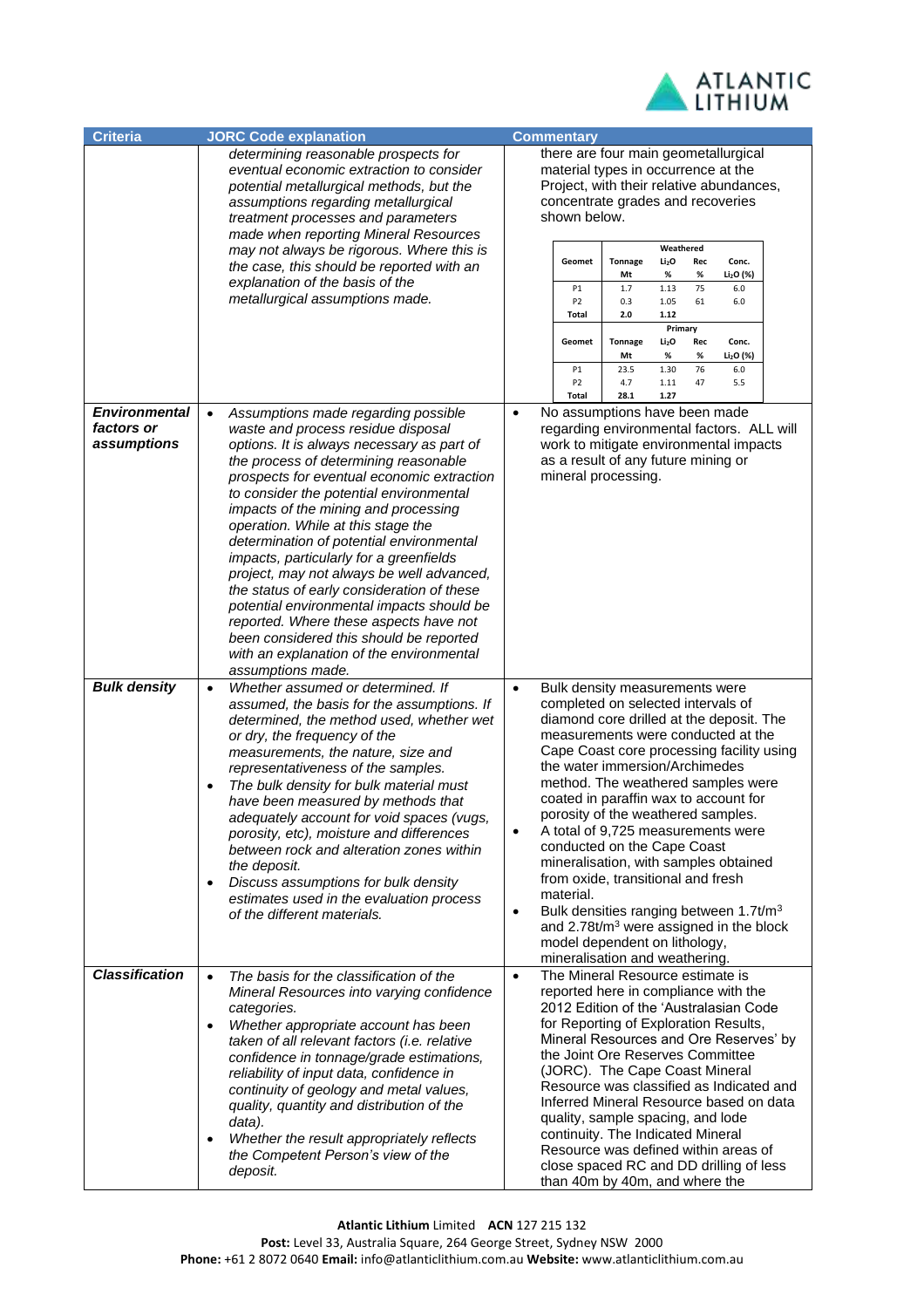

| <b>Criteria</b>                                             | <b>JORC Code explanation</b>                                                                                                                                                                                                                                                                                                                                                                                                                                                                                                                                                                                                                                                                                                                                                                                                                                                                                                                                                                                         | <b>Commentary</b>                                                                                                                                                                                                                                                                                                                                                                                                                                                                                                                                                                                                                                                                                                                                                                                                                                                                                                                           |
|-------------------------------------------------------------|----------------------------------------------------------------------------------------------------------------------------------------------------------------------------------------------------------------------------------------------------------------------------------------------------------------------------------------------------------------------------------------------------------------------------------------------------------------------------------------------------------------------------------------------------------------------------------------------------------------------------------------------------------------------------------------------------------------------------------------------------------------------------------------------------------------------------------------------------------------------------------------------------------------------------------------------------------------------------------------------------------------------|---------------------------------------------------------------------------------------------------------------------------------------------------------------------------------------------------------------------------------------------------------------------------------------------------------------------------------------------------------------------------------------------------------------------------------------------------------------------------------------------------------------------------------------------------------------------------------------------------------------------------------------------------------------------------------------------------------------------------------------------------------------------------------------------------------------------------------------------------------------------------------------------------------------------------------------------|
|                                                             |                                                                                                                                                                                                                                                                                                                                                                                                                                                                                                                                                                                                                                                                                                                                                                                                                                                                                                                                                                                                                      | continuity and predictability of the lode<br>positions was good. In addition,<br>Indicated Mineral Resource was confined<br>to the fresh rock. The Inferred Mineral<br>Resource was assigned to transitional<br>material, areas where drill hole spacing<br>was greater than 40m by 40m, where<br>small isolated.<br>The input data is comprehensive in its<br>$\bullet$<br>coverage of the mineralisation and does<br>not favour or misrepresent in-situ<br>mineralisation. The definition of<br>mineralised zones is based on high level<br>geological understanding producing a<br>robust model of mineralised domains.<br>This model has been confirmed by infill<br>drilling which supported the<br>interpretation. Validation of the block<br>model shows good correlation of the<br>input data to the estimated grades.<br>The Mineral Resource estimate<br>$\bullet$<br>appropriately reflects the view of the<br>Competent Person. |
| <b>Audits or</b><br>reviews                                 | The results of any audits or reviews of<br>$\bullet$<br>Mineral Resource estimates.                                                                                                                                                                                                                                                                                                                                                                                                                                                                                                                                                                                                                                                                                                                                                                                                                                                                                                                                  | Internal audits have been completed by<br>$\bullet$<br>Ashmore which verified the technical<br>inputs, methodology, parameters and<br>results of the estimate.                                                                                                                                                                                                                                                                                                                                                                                                                                                                                                                                                                                                                                                                                                                                                                              |
| <b>Discussion of</b><br>relative<br>accuracy/<br>confidence | Where appropriate a statement of the<br>$\bullet$<br>relative accuracy and confidence level in<br>the Mineral Resource estimate using an<br>approach or procedure deemed<br>appropriate by the Competent Person. For<br>example, the application of statistical or<br>geostatistical procedures to quantify the<br>relative accuracy of the resource within<br>stated confidence limits, or, if such an<br>approach is not deemed appropriate, a<br>qualitative discussion of the factors that<br>could affect the relative accuracy and<br>confidence of the estimate.<br>The statement should specify whether it<br>relates to global or local estimates, and, if<br>local, state the relevant tonnages, which<br>should be relevant to technical and<br>economic evaluation. Documentation<br>should include assumptions made and the<br>procedures used.<br>These statements of relative accuracy and<br>$\bullet$<br>confidence of the estimate should be<br>compared with production data, where<br>available. | The geometry and continuity have been<br>$\bullet$<br>adequately interpreted to reflect the<br>applied level of Indicated and Inferred<br>Mineral Resource. The data quality is<br>good, and the drill holes have detailed<br>logs produced by qualified geologists. A<br>recognised laboratory has been used for<br>all analyses.<br>The Mineral Resource statement relates<br>$\bullet$<br>to global estimates of tonnes and grade.<br>No historical mining has occurred;<br>$\bullet$<br>therefore, reconciliation could not be<br>conducted.                                                                                                                                                                                                                                                                                                                                                                                            |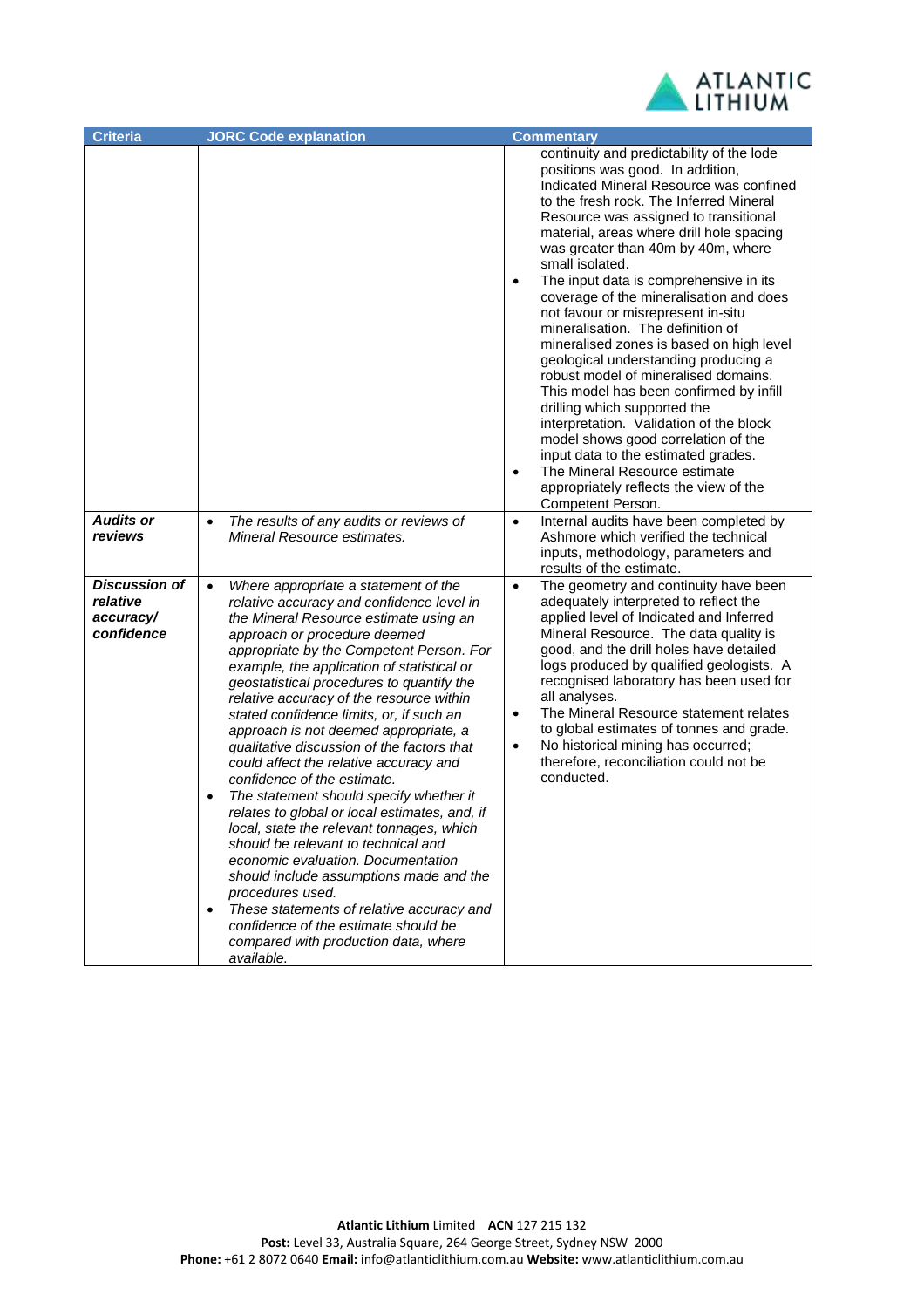

## **APPENDIX 3**

# **Glossary of Terms and Abbreviations**

| AC                                | Air core                                                                                                                                                                                                                                                                                                                                                                                                                                                                                                                                                                                                                                                                                                                                                                                                                                                                                                                                                                                                                                                                                                                                                                                                  |
|-----------------------------------|-----------------------------------------------------------------------------------------------------------------------------------------------------------------------------------------------------------------------------------------------------------------------------------------------------------------------------------------------------------------------------------------------------------------------------------------------------------------------------------------------------------------------------------------------------------------------------------------------------------------------------------------------------------------------------------------------------------------------------------------------------------------------------------------------------------------------------------------------------------------------------------------------------------------------------------------------------------------------------------------------------------------------------------------------------------------------------------------------------------------------------------------------------------------------------------------------------------|
| Assay                             | Measure of valuable mineral content.                                                                                                                                                                                                                                                                                                                                                                                                                                                                                                                                                                                                                                                                                                                                                                                                                                                                                                                                                                                                                                                                                                                                                                      |
| <b>Block Model</b>                | A three-dimensional structure into which parameters are interpolated during the resource<br>estimation process.                                                                                                                                                                                                                                                                                                                                                                                                                                                                                                                                                                                                                                                                                                                                                                                                                                                                                                                                                                                                                                                                                           |
| СP                                | Competent Person, as defined by the JORC Code                                                                                                                                                                                                                                                                                                                                                                                                                                                                                                                                                                                                                                                                                                                                                                                                                                                                                                                                                                                                                                                                                                                                                             |
| <b>Competent Person 'CP'</b>      | A 'Competent Person' is a minerals industry professional who is a Member or Fellow of The<br>Australasian Institute of Mining and Metallurgy, or of the Australian Institute of Geoscientists,<br>or of a 'Recognised Professional Organisation' (RPO), as included in a list available on the JORC<br>and ASX websites. These organisations have enforceable disciplinary processes including the<br>powers to suspend or expel a member. A Competent Person must have a minimum of five years<br>relevant experience in the style of mineralisation or type of deposit under consideration and in<br>the activity which that person is undertaking. If the Competent Person is preparing<br>documentation on Exploration Results, the relevant experience must be in exploration. If the<br>Competent Person is estimating, or supervising the estimation of Mineral Resources, the<br>relevant experience must be in the estimation, assessment and evaluation of Mineral Resources.<br>If the Competent Person is estimating, or supervising the estimation of Ore Reserves, the<br>relevant experience must be in the estimation, assessment, evaluation and economic extraction<br>of Ore Reserves. |
| Core                              | A solid, cylindrical sample of rock typically produced by a rotating drill bit, but sometimes cut<br>by percussive methods.                                                                                                                                                                                                                                                                                                                                                                                                                                                                                                                                                                                                                                                                                                                                                                                                                                                                                                                                                                                                                                                                               |
| Cut - off grade                   | The lowest grade of mineralized material that qualifies as ore in a given deposit; rock of the<br>lowest assay included in an ore estimate.                                                                                                                                                                                                                                                                                                                                                                                                                                                                                                                                                                                                                                                                                                                                                                                                                                                                                                                                                                                                                                                               |
| DD                                | Diamond core drilling                                                                                                                                                                                                                                                                                                                                                                                                                                                                                                                                                                                                                                                                                                                                                                                                                                                                                                                                                                                                                                                                                                                                                                                     |
| <b>Deposit</b>                    | An occurrence of economically interesting minerals.                                                                                                                                                                                                                                                                                                                                                                                                                                                                                                                                                                                                                                                                                                                                                                                                                                                                                                                                                                                                                                                                                                                                                       |
| Dip                               | The angle at which a bed, stratum, or vein is inclined from the horizontal, measured<br>perpendicular to the strike and in the vertical plane.                                                                                                                                                                                                                                                                                                                                                                                                                                                                                                                                                                                                                                                                                                                                                                                                                                                                                                                                                                                                                                                            |
| <b>DMS</b>                        | Dense medium separation                                                                                                                                                                                                                                                                                                                                                                                                                                                                                                                                                                                                                                                                                                                                                                                                                                                                                                                                                                                                                                                                                                                                                                                   |
| <b>Drillhole</b>                  | Technically, a circular hole drilled by forces applied percussively and/or by rotation; loosely and<br>commonly, the name applies to a circular hole drilled in any manner.                                                                                                                                                                                                                                                                                                                                                                                                                                                                                                                                                                                                                                                                                                                                                                                                                                                                                                                                                                                                                               |
| <b>Drilling</b>                   | The operation of making deep holes with a drill for prospecting, exploration, or valuation.                                                                                                                                                                                                                                                                                                                                                                                                                                                                                                                                                                                                                                                                                                                                                                                                                                                                                                                                                                                                                                                                                                               |
| Grade                             | The relative quantity or the percentage of ore-mineral or metal content in an orebody.                                                                                                                                                                                                                                                                                                                                                                                                                                                                                                                                                                                                                                                                                                                                                                                                                                                                                                                                                                                                                                                                                                                    |
| <b>Exploration</b>                | The act of investigation for the location of undiscovered mineral deposits.                                                                                                                                                                                                                                                                                                                                                                                                                                                                                                                                                                                                                                                                                                                                                                                                                                                                                                                                                                                                                                                                                                                               |
| <b>Indicated Mineral Resource</b> | That part of a Mineral Resource for which quantity, grade (or quality), densities, shape and<br>physical characteristics are estimated with sufficient confidence to allow the application of<br>Modifying Factors in sufficient detail to support mine planning and evaluation of the economic<br>viability of the deposit. Geological evidence is derived from adequately detailed and reliable<br>exploration, sampling and testing gathered through appropriate techniques from locations such<br>as outcrops, trenches, pits, workings and drill holes, and is sufficient to assume geological and<br>grade (or quality) continuity between points of observation where data and samples are<br>gathered. An Indicated Mineral Resource has a lower level of confidence than that applying to<br>a Measured Mineral Resource and may only be converted to a Probable Ore Reserve.                                                                                                                                                                                                                                                                                                                    |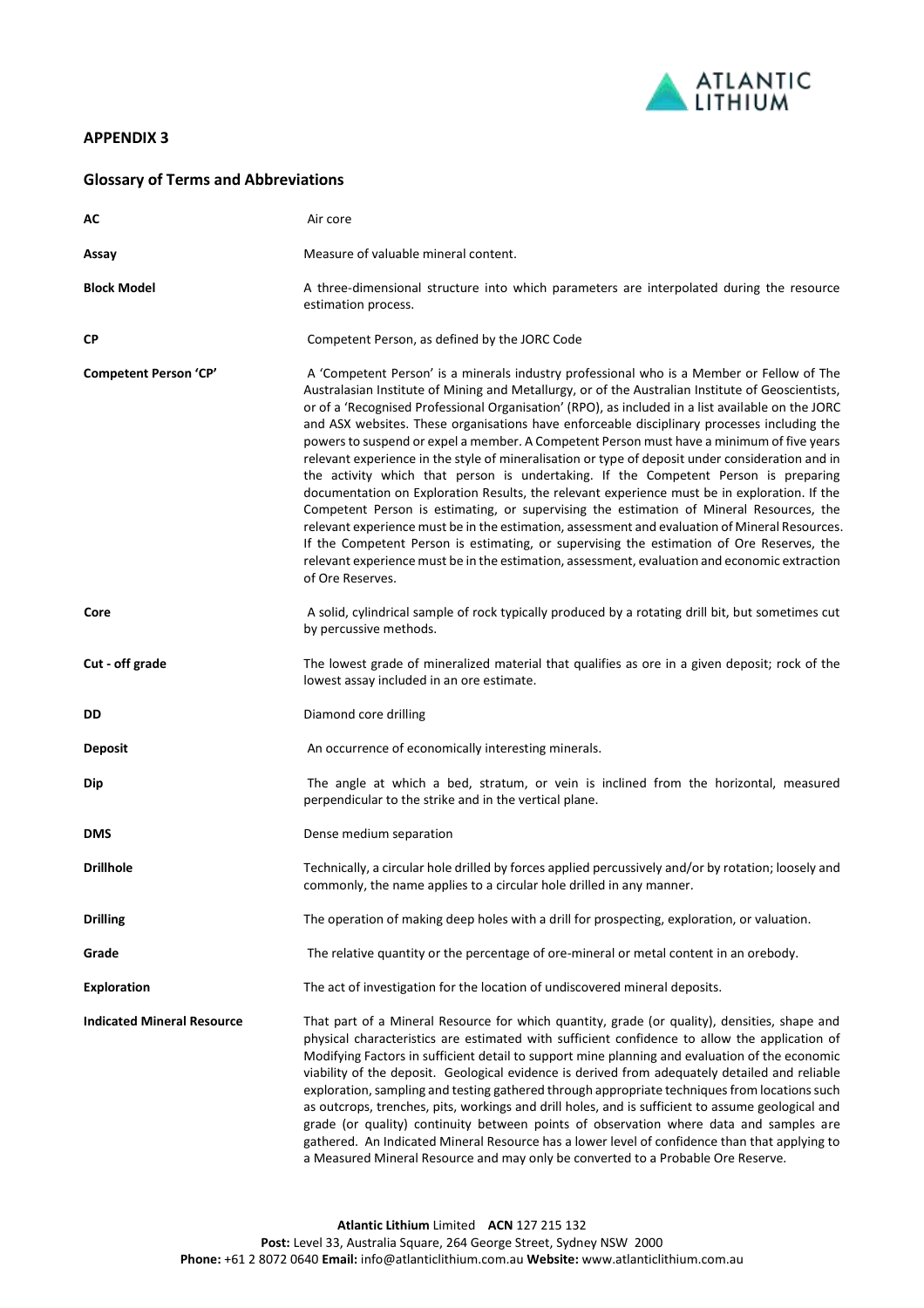

| <b>Inferred Mineral Resource</b> | That part of a Mineral Resource for which quantity and grade (or quality) are estimated on the<br>basis of limited geological evidence and sampling. Geological evidence is sufficient to imply but<br>not verify geological and grade (or quality) continuity. It is based on exploration, sampling and<br>testing information gathered through appropriate techniques from locations such as outcrops,<br>trenches, pits, workings and drill holes. An Inferred Mineral Resource has a lower level of<br>confidence than that applying to an Indicated Mineral Resource and must not be converted to<br>an Ore Reserve. It is reasonably expected that the majority of Inferred Mineral Resources could<br>be upgraded to Indicated Mineral Resources with continued exploration.                                                                                                                                                                                  |
|----------------------------------|----------------------------------------------------------------------------------------------------------------------------------------------------------------------------------------------------------------------------------------------------------------------------------------------------------------------------------------------------------------------------------------------------------------------------------------------------------------------------------------------------------------------------------------------------------------------------------------------------------------------------------------------------------------------------------------------------------------------------------------------------------------------------------------------------------------------------------------------------------------------------------------------------------------------------------------------------------------------|
| <b>JORC Code</b>                 | The Australasian Code for Reporting of Exploration Results, Mineral Resources and Ore<br>Reserves, 2012 Edition, Prepared by the Joint Ore Reserves Committee of The Australasian<br>Institute of Mining and Metallurgy, Australian Institute of Geoscientists and Minerals Council of<br>Australia ("JORC").                                                                                                                                                                                                                                                                                                                                                                                                                                                                                                                                                                                                                                                        |
| <b>Measured Mineral Resource</b> | That part of a Mineral Resource for which quantity, grade (or quality), densities, shape, and<br>physical characteristics are estimated with confidence sufficient to allow the application of<br>Modifying Factors to support detailed mine planning and final evaluation of the economic<br>viability of the deposit. Geological evidence is derived from detailed and reliable exploration,<br>sampling and testing gathered through appropriate techniques from locations such as outcrops,<br>trenches, pits, workings and drill holes, and is sufficient to confirm geological and grade (or<br>quality) continuity between points of observation where data and samples are gathered. A<br>Measured Mineral Resource has a higher level of confidence than that applying to either an<br>Indicated Mineral Resource or an Inferred Mineral Resource. It may be converted to a Proved<br>Ore Reserve or under certain circumstances to a Probable Ore Reserve. |
| <b>Mineral Resource</b>          | A concentration or occurrence of solid material of economic interest in or on the Earth's crust<br>in such form, grade (or quality), and quantity that there are reasonable prospects for eventual<br>economic extraction. The location, quantity, grade (or quality), continuity and other geological<br>characteristics of a Mineral Resource are known, estimated or interpreted from specific<br>geological evidence and knowledge, including sampling. Mineral Resources are sub-divided, in<br>order of increasing geological confidence, into Inferred, Indicated and Measured categories                                                                                                                                                                                                                                                                                                                                                                     |
| Mineralisation                   | The process by which minerals are introduced into a rock. More generally, a term applied to<br>accumulations of economic or related minerals in quantities ranging from weakly anomalous to<br>economically recoverable.                                                                                                                                                                                                                                                                                                                                                                                                                                                                                                                                                                                                                                                                                                                                             |
| <b>Modifying Factors</b>         | Considerations used to convert Mineral Resources to Ore Reserves. These include, but are not<br>restricted to, mining, processing, metallurgical, infrastructure, economic, marketing, legal,<br>environmental, social and governmental factors.                                                                                                                                                                                                                                                                                                                                                                                                                                                                                                                                                                                                                                                                                                                     |
| Moz                              | Million troy ounces                                                                                                                                                                                                                                                                                                                                                                                                                                                                                                                                                                                                                                                                                                                                                                                                                                                                                                                                                  |
| <b>MRE</b>                       | Mineral Resource Estimate                                                                                                                                                                                                                                                                                                                                                                                                                                                                                                                                                                                                                                                                                                                                                                                                                                                                                                                                            |
| Mt                               | <b>Million tonnes</b>                                                                                                                                                                                                                                                                                                                                                                                                                                                                                                                                                                                                                                                                                                                                                                                                                                                                                                                                                |
| Ore                              | The naturally occurring material from which a mineral or minerals of economic value can be<br>extracted profitably or to satisfy social or political objectives. The term is generally but not<br>always used to refer to metalliferous material, and is often modified by the names of the<br>valuable constituent.                                                                                                                                                                                                                                                                                                                                                                                                                                                                                                                                                                                                                                                 |
| <b>Ore Reserves</b>              | Is the economically mineable part of a Measured and/or Indicated Mineral Resource. It includes<br>diluting materials and allowances for losses, which may occur when the material is mined or<br>extracted and is defined by studies at Pre-Feasibility or Feasibility level as appropriate that<br>include application of Modifying Factors. Such studies demonstrate that, at the time of<br>reporting, extraction could reasonably be justified.                                                                                                                                                                                                                                                                                                                                                                                                                                                                                                                  |
| ΟZ                               | Troy ounce                                                                                                                                                                                                                                                                                                                                                                                                                                                                                                                                                                                                                                                                                                                                                                                                                                                                                                                                                           |
| <b>RAB</b>                       | Rotary air blast                                                                                                                                                                                                                                                                                                                                                                                                                                                                                                                                                                                                                                                                                                                                                                                                                                                                                                                                                     |